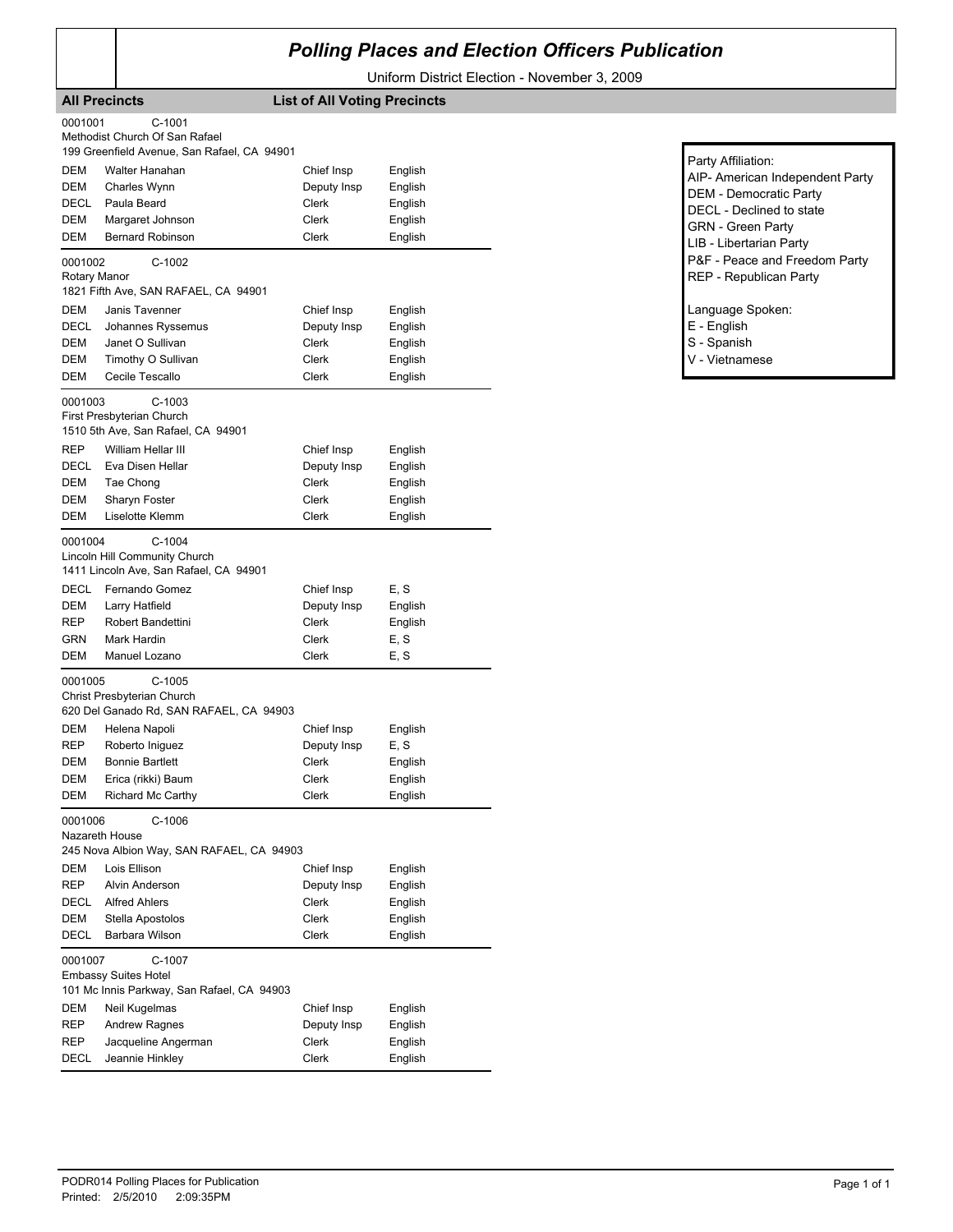|            | <b>All Precincts</b><br><b>List of All Voting Precincts</b>                  |                      |                 |
|------------|------------------------------------------------------------------------------|----------------------|-----------------|
| 0001008    | $C-1008$<br>Contempo Marin                                                   |                      |                 |
|            | 400 Yosemite Rd, San Rafael, CA 94903-2232                                   |                      |                 |
| <b>REP</b> | Roberto Soriano                                                              | Chief Insp           | English         |
| REP        | Rose Von Buchau                                                              | Deputy Insp          | English         |
| DECL       | Jacqueline Brand                                                             | Clerk                | English         |
| P&F        | <b>Alvin Gabler</b>                                                          | Clerk                | English         |
| REP        | James Lewis                                                                  | Clerk                | English         |
| 0001010    | C-1010                                                                       |                      |                 |
|            | Marin County Ofc Of Education<br>1111 Las Gallinas Ave, SAN RAFAEL, CA 94903 |                      |                 |
|            |                                                                              |                      |                 |
| REP        | Karen Gregory                                                                | Chief Insp           | English         |
| DEM        | Karen Jacob                                                                  | Deputy Insp<br>Clerk | English         |
| DEM<br>REP | Mary Ann Gallardo<br>Joan Loberg                                             | Clerk                | E, S<br>English |
| DEM        | Joanne Mc Carthy                                                             | Clerk                | English         |
|            |                                                                              |                      |                 |
| 0001011    | $C-1011$<br>Aegis Of San Rafael                                              |                      |                 |
|            | 111 Merrydale Rd, San Rafael, CA 94903-4070                                  |                      |                 |
| <b>DEM</b> | August Rath                                                                  | Chief Insp           | English         |
| DEM        | <b>Barnett Bando</b>                                                         | Deputy Insp          | English         |
| DEM        | Claire Golan                                                                 | Clerk                | English         |
| DEM        | Milagro Ramirez                                                              | Clerk                | E, S            |
| 0001012    | $C-1012$                                                                     |                      |                 |
|            | San Rafael Fire Sta #2                                                       |                      |                 |
|            | 210 3rd St, San Rafael, CA 94901                                             |                      |                 |
| DECL       | Jeffrey Moss                                                                 | Chief Insp           | E, S            |
| REP        | William Taylor                                                               | Deputy Insp          | English         |
| DEM        | Charselle Hooper                                                             | <b>Clerk</b>         | English         |
| DEM        | Helen Oren Cole                                                              | <b>Clerk</b>         | English         |
| 0001013    | C-1013                                                                       |                      |                 |
|            | Marin Ballet Board Room                                                      |                      |                 |
|            | 100 Elm St, SAN RAFAEL, CA 94901                                             |                      |                 |
| DEM        | Donna Eng                                                                    | Chief Insp           | English         |
| REP        | Richard Blackman                                                             | Deputy Insp          | English         |
| <b>DEM</b> | <b>Constance Messer</b>                                                      | Clerk                | English         |
| DEM        | Maria Rodriguez                                                              | Clerk                | E, S            |
| 0001014    | $C-1014$                                                                     |                      |                 |
|            | <b>Trinity Community Church</b>                                              |                      |                 |
|            | 1675 Grand Ave, SAN RAFAEL, CA 94901                                         |                      |                 |
| REP        | Sheryl Gorton                                                                | Chief Insp           | English         |
| DEM        | Linda Cosgrove                                                               | Deputy Insp          | English         |
| DEM        | Ankie Bajema                                                                 | Clerk                | E, S            |
| REP        | Sharon Hall                                                                  | Clerk                | English         |
| 0001015    | C-1015                                                                       |                      |                 |
|            | St Luke Presbyterian Church                                                  |                      |                 |
|            | 10 Bayview Dr, SAN RAFAEL, CA 94901                                          |                      |                 |
| DECL       | <b>Stanley Harrison</b>                                                      | Chief Insp           | English         |
| DECL       | <b>Barbara Trites</b>                                                        | Deputy Insp          | English         |
| REP        | Heinz Dreier                                                                 | Clerk                | English         |
| DECL       | Sandra Miller                                                                | Clerk                | English         |
|            | Fran Ryan                                                                    | Clerk                | English         |
| 0001016    | C-1016                                                                       |                      |                 |
|            | San Rafael Fire Station # 5                                                  |                      |                 |
|            | 955 Point San Pedro Rd, San Rafael, CA 94901                                 |                      |                 |
| REP        | William Godbey                                                               | Chief Insp           | English         |
| DEM        | Wilda Jones                                                                  | Deputy Insp          | English         |
| DEM        | Kathryn Burke                                                                | Clerk                | English         |
| REP        | Joan Runyeon                                                                 | Clerk                | English         |
| DECL       | Shao-Yuen Yuan                                                               | Clerk                | English         |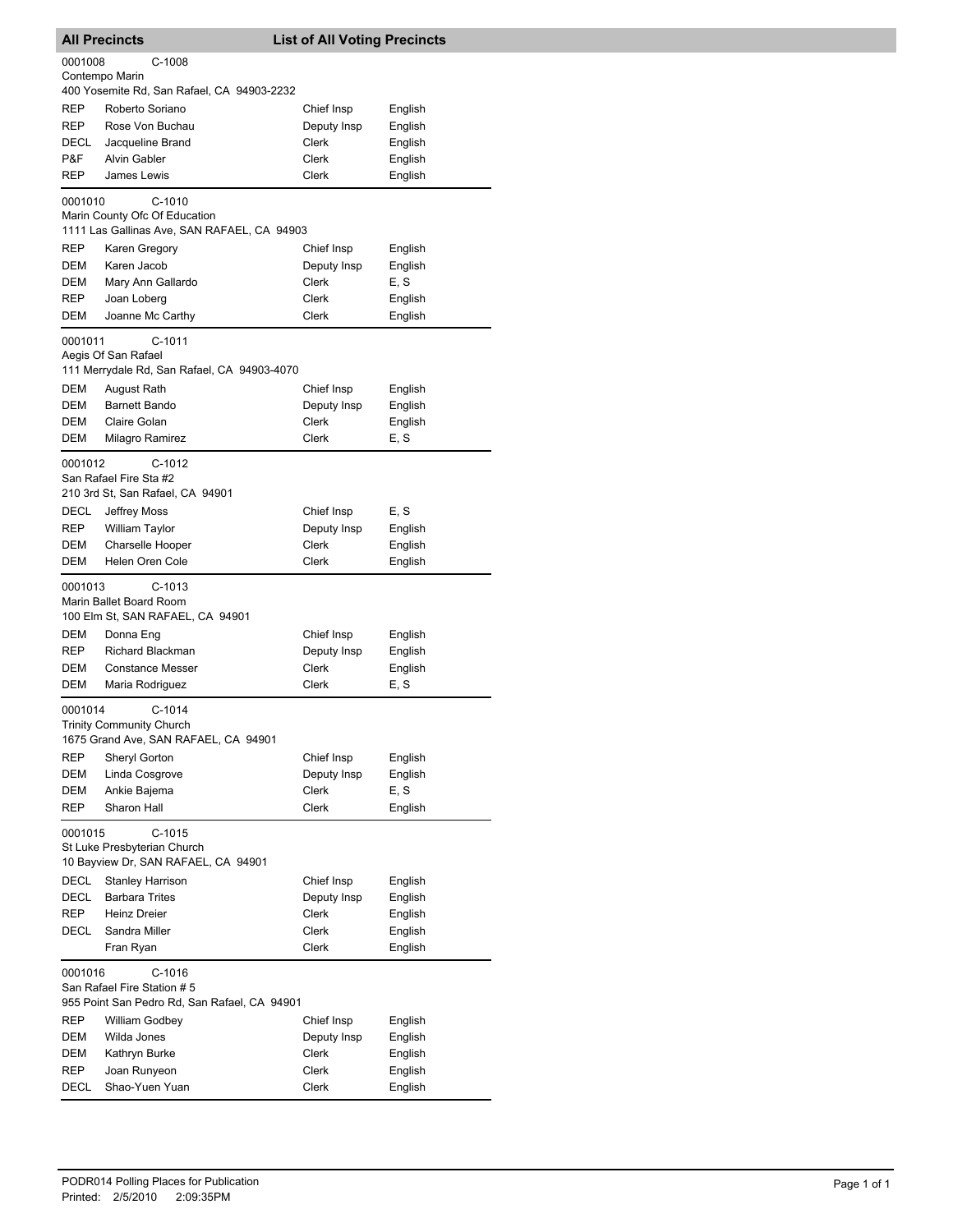| <b>All Precincts</b>    |                                                                                      | <b>List of All Voting Precincts</b> |                    |  |
|-------------------------|--------------------------------------------------------------------------------------|-------------------------------------|--------------------|--|
| 0001017<br>Venetia Oaks | C-1017                                                                               |                                     |                    |  |
|                         | 263 N San Pedro Rd, San Rafael, CA 94903                                             |                                     |                    |  |
|                         | Shirley Sinclair                                                                     | Chief Insp                          | English            |  |
| DEM                     | Jane Kloh                                                                            | Deputy Insp                         | English            |  |
| DEM                     | Roberta Erlandsen                                                                    | Clerk                               | English            |  |
| DEM<br>DEM              | Patricia Phillips                                                                    | Clerk<br>Clerk                      | English<br>English |  |
|                         | <b>Audrey Valentzas</b>                                                              |                                     |                    |  |
| 0001018                 | $C-1018$<br>Korean Presbyterian Church<br>635 Adrian Way, San Rafael, CA 94903       |                                     |                    |  |
| DEM                     | Dorothy Brown                                                                        | Chief Insp                          | English            |  |
| DECL                    | Mary Nordquist                                                                       | Deputy Insp                         | English            |  |
| DEM                     | Marilyn Bagshaw                                                                      | Clerk                               | English            |  |
| <b>DEM</b>              | Janet Smith                                                                          | Clerk                               | English            |  |
| 0001020                 | $C-1020$<br>Marinwood Community Center<br>775 Miller Creek Rd, San Rafael, CA 94903  |                                     |                    |  |
| REP                     | Nancy Douglass                                                                       | Chief Insp                          | English            |  |
| DEM                     | Ann Melanephy                                                                        | Deputy Insp                         | English            |  |
| DEM                     | Jeanne Hart                                                                          | Clerk                               | English            |  |
| DEM                     | Judy Page                                                                            | Clerk                               | English            |  |
| DEM                     | James Stapleton                                                                      | Clerk                               | English            |  |
| 0001021                 | C-1021<br>Marinwood Community Center<br>775 Miller Creek Rd, San Rafael, CA 94903    |                                     |                    |  |
| DEM                     | <b>Richard Kulik</b>                                                                 | Deputy Insp                         | English            |  |
| REP                     | David Brown                                                                          | Clerk                               | English            |  |
| DEM                     | Virginia Burton                                                                      | Clerk                               | English            |  |
| <b>DEM</b>              | Margaret Veneman                                                                     | Clerk                               | English            |  |
| 0001022                 | $C-1022$<br>Lucas Valley Community Center<br>1201 Idylberry Rd, SAN RAFAEL, CA 94903 |                                     |                    |  |
| DEM                     | Robert Karfiol                                                                       | Chief Insp                          | English            |  |
| REP                     | Douglas Mc Vae                                                                       | Deputy Insp                         | English            |  |
| REP                     | Sheila Berg                                                                          | <b>Clerk</b>                        | English            |  |
| REP                     | Barbara Chism                                                                        | Clerk                               | English            |  |
| DEM                     | Norman Nayfach                                                                       | Clerk                               | E, S               |  |
| 0001023                 | $C-1023$<br>Lucas Valley Community Center<br>1201 Idylberry Rd, SAN RAFAEL, CA 94903 |                                     |                    |  |
| DECL                    | Max Probst                                                                           | Deputy Insp                         | English            |  |
| DECL                    | Paula Beale                                                                          | Clerk                               | English            |  |
| 0001025<br>Golden Hinde | $C-1025$                                                                             |                                     |                    |  |
|                         | 5 Golden Hinde Blv, SAN RAFAEL, CA 94903                                             |                                     |                    |  |
| REP                     | <b>Barbara Perkins</b>                                                               | Chief Insp                          | English            |  |
| DEM                     | Barbara Sebring                                                                      | Deputy Insp                         | English            |  |
| DEM                     | <b>Robert Gallimore</b>                                                              | Clerk                               | English            |  |
| DEM<br><b>REP</b>       | Ken Jacobs<br><b>Raymond Perkins</b>                                                 | Clerk<br>Clerk                      | English            |  |
|                         |                                                                                      |                                     | English            |  |
| 0001026                 | $C-1026$<br>St Luke Presbyterian Church<br>10 Bayview Dr, SAN RAFAEL, CA 94901       |                                     |                    |  |
| DEM                     | Patricia Randolph                                                                    | Deputy Insp                         | English            |  |
| REP                     | Jacqueline Placak                                                                    | Clerk                               | English            |  |
|                         | Samantha Zucher                                                                      | Clerk                               | English            |  |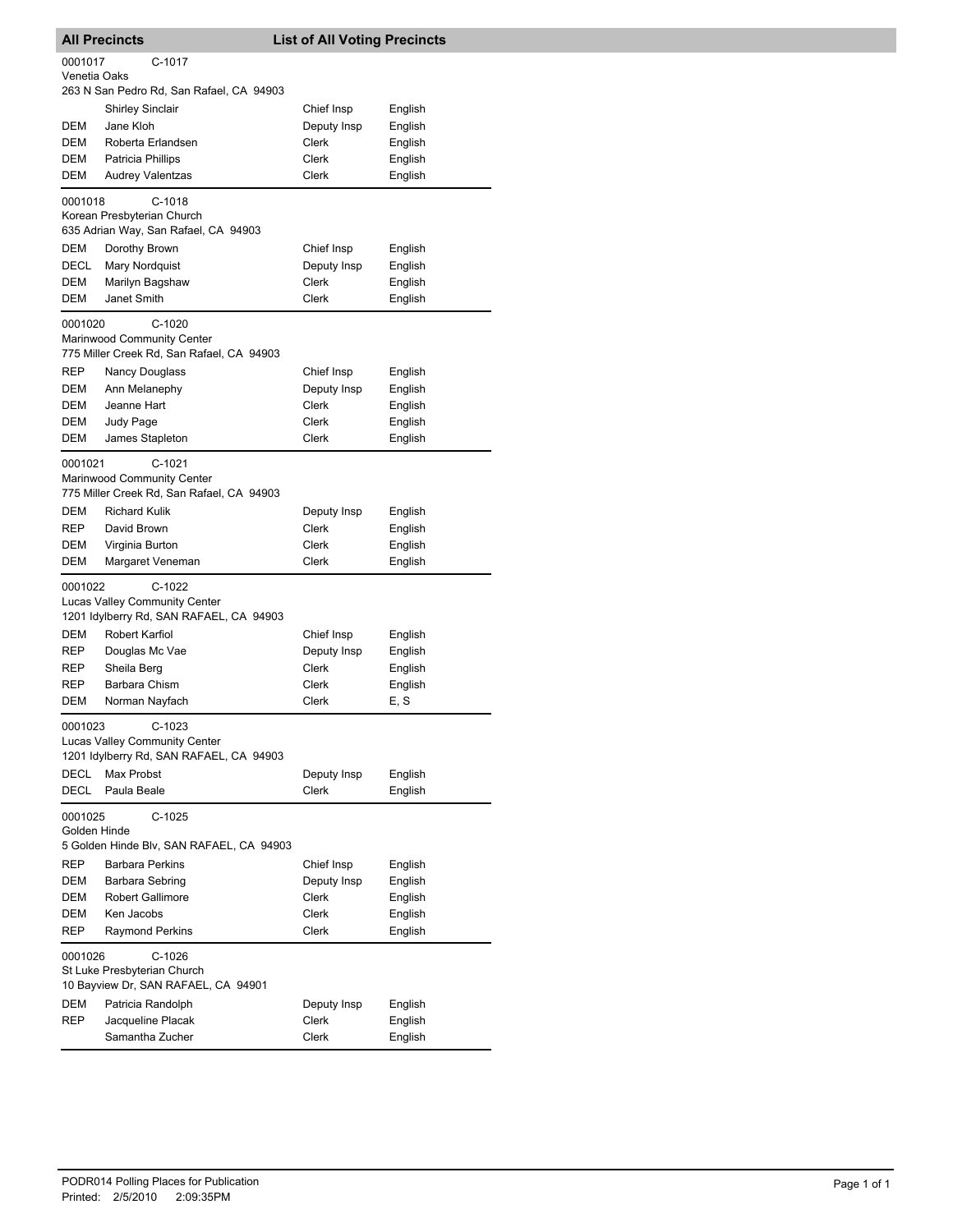|                                                                                                      | <b>All Precincts</b>                                                           | <b>List of All Voting Precincts</b> |                    |
|------------------------------------------------------------------------------------------------------|--------------------------------------------------------------------------------|-------------------------------------|--------------------|
| 0001110<br>Villa Marin                                                                               | PCT-1110                                                                       |                                     |                    |
|                                                                                                      | 100 Thorndale Dr, SAN RAFAEL, CA 94903                                         |                                     |                    |
| DEM                                                                                                  | Helen Bodington                                                                | Chief Insp                          | English            |
| DEM                                                                                                  | Lucile Griffiths                                                               | Deputy Insp                         | English            |
| DEM                                                                                                  | Mary Beery                                                                     | <b>Clerk</b>                        | English            |
| DEM                                                                                                  | Lenore Gordon-Kokjen                                                           | Clerk                               | English            |
| 0001124<br>Golden Hinde                                                                              | PCT-1124                                                                       |                                     |                    |
|                                                                                                      | 5 Golden Hinde Blv, SAN RAFAEL, CA 94903                                       |                                     |                    |
| DECL                                                                                                 | Dennis Brown                                                                   | Deputy Insp                         | English            |
| DECL                                                                                                 | Geraldine Brown                                                                | Clerk                               | English            |
| DEM                                                                                                  | Kenna Hunt                                                                     | Clerk                               | English            |
| 0002001<br>Cape Marin                                                                                | $C-2001$<br>Laderman Lane, Greenbrae, CA 94904-2482                            |                                     |                    |
| DEM                                                                                                  | Jane Frorath                                                                   | Chief Insp                          | English            |
| DEM                                                                                                  | Debora Busse                                                                   | Deputy Insp                         | E, S               |
| REP                                                                                                  | Joe Moreland                                                                   | Clerk                               | English            |
| DEM                                                                                                  | Monika Nimeh                                                                   | Clerk                               | English            |
| 0002002                                                                                              | $C-2002$<br>St Patrick's Church                                                |                                     |                    |
|                                                                                                      | Magnolia & King Streets, Larkspur, CA 94939-1943                               |                                     |                    |
| REP                                                                                                  | <b>Robert Gonzalez</b>                                                         | Chief Insp                          | English            |
| DECL                                                                                                 | Fred Ferroggiaro                                                               | Deputy Insp                         | English            |
| DEM                                                                                                  | John Galletta                                                                  | Clerk                               | English            |
| DEM                                                                                                  | Roger Reynolds                                                                 | Clerk                               | English            |
| 0002003                                                                                              | C-2003<br>Redwoods Presbyterian Church<br>110 Magnolia Ave, LARKSPUR, CA 94939 |                                     |                    |
| DEM                                                                                                  | <b>Frank Gold</b>                                                              | Chief Insp                          | English            |
| DEM                                                                                                  | Helen Kerner                                                                   | Deputy Insp                         | English            |
| DECL                                                                                                 | David Edward                                                                   | Clerk                               | English            |
| DEM                                                                                                  | Lynn Vanda                                                                     | Clerk                               | English            |
| 0002004<br>Masonic Lodge                                                                             | $C-2004$<br>1122 Magnolia Ave, LARKSPUR, CA 94939                              |                                     |                    |
| <b>REP</b>                                                                                           | Frank Keenan                                                                   | Chief Insp                          | English            |
| DEM                                                                                                  | Peter Mellini                                                                  | Deputy Insp                         | English            |
| DEM                                                                                                  | Setsuko Segar                                                                  | Clerk                               | English            |
| DEM                                                                                                  | <b>Janet Williams</b>                                                          | Clerk                               | English            |
| 0002005<br>Masonic Lodge                                                                             | $C-2005$                                                                       |                                     |                    |
|                                                                                                      | 1122 Magnolia Ave, LARKSPUR, CA 94939                                          |                                     |                    |
| DEM                                                                                                  | Marcelle Scholl                                                                | Deputy Insp                         | English            |
| <b>DEM</b>                                                                                           | Anne Miller                                                                    | Clerk                               | English            |
| REP                                                                                                  | Fay Potter                                                                     | Clerk                               | English            |
| $C-2006$<br>0002006<br>Methodist Church Of San Rafael<br>199 Greenfield Avenue, San Rafael, CA 94901 |                                                                                |                                     |                    |
| DECL                                                                                                 | Louis Shehi                                                                    | Deputy Insp                         | English            |
| DEM                                                                                                  | <b>Philip Carroll</b>                                                          | Clerk                               | E, S               |
| DEM                                                                                                  | Fillegenie Levasseur                                                           | Clerk                               | English            |
| 0002007                                                                                              | C-2007<br><b>Wade Thomas School</b>                                            |                                     |                    |
|                                                                                                      | Ross At Kensington, San Anselmo, CA 94960-2941                                 |                                     |                    |
| DEM                                                                                                  | John Boudett                                                                   | Chief Insp                          | English            |
| REP<br>REP                                                                                           | Cheryl Egan<br>Suzanna Abbott                                                  | Deputy Insp<br>Clerk                | English<br>English |
| DECL                                                                                                 | Mary Lee Bronzo                                                                | Clerk                               | English            |
| <b>DECL</b>                                                                                          | Kazuko Nii                                                                     | Clerk                               | English            |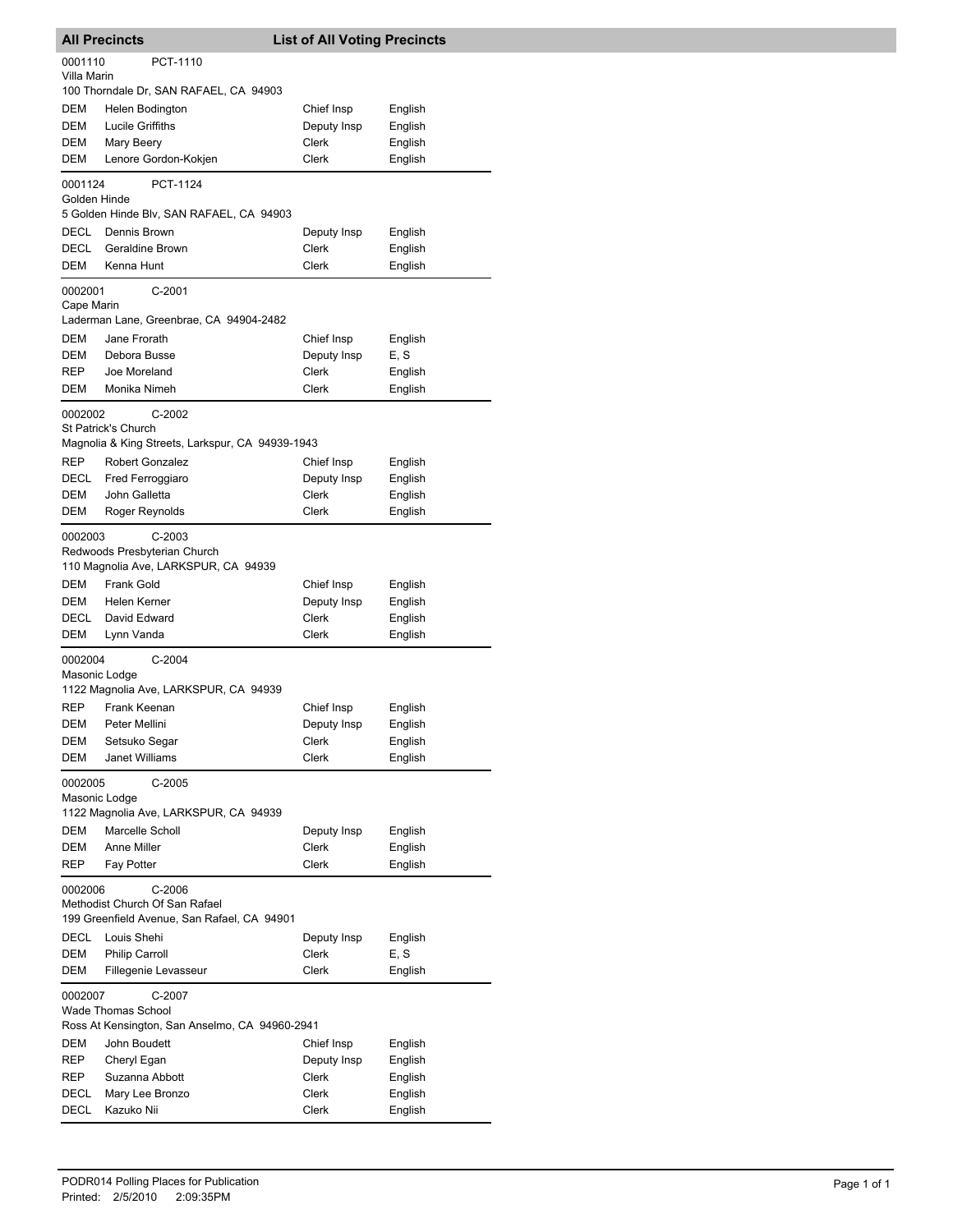|                                                   | <b>All Precincts</b><br><b>List of All Voting Precincts</b> |                      |                    |
|---------------------------------------------------|-------------------------------------------------------------|----------------------|--------------------|
| 0002008                                           | $C-2008$                                                    |                      |                    |
|                                                   | American Legion Hall                                        |                      |                    |
| <b>DEM</b>                                        | 120 Veterans Place, SAN ANSELMO, CA 94960<br>Janet Zeller   | Chief Insp           | English            |
| GRN                                               | Darlene Mc Pherson                                          | Deputy Insp          | English            |
| DEM                                               | Joan Lussier                                                | Clerk                | English            |
| DEM                                               | Wilma Smith                                                 | Clerk                | English            |
| DEM                                               | John Treanor                                                | Clerk                | English            |
| 0002009                                           | C-2009                                                      |                      |                    |
|                                                   | <b>Bennett House</b>                                        |                      |                    |
|                                                   | 53 Taylor Drive (Claus & Taylor), FAIRFAX, CA 94930         |                      |                    |
| DEM                                               | Denyce Vogler-Codoni                                        | Chief Insp           | English            |
| GRN                                               | Cindi Darling                                               | Deputy Insp          | English            |
| DEM                                               | <b>Cynthia Clements</b>                                     | Clerk                | English            |
| DEM                                               | Murphy Goodwin<br>Anand Hadani                              | Clerk<br>Clerk       | English            |
|                                                   |                                                             |                      | English            |
| 0002010                                           | $C-2010$<br>Ross Valley Fire Station #20                    |                      |                    |
|                                                   | Arroyo & Butterfield Rd, San Anselmo, CA 94960-1262         |                      |                    |
| DEM                                               | Donald Drotman                                              | Chief Insp           | English            |
| DEM                                               | Diane Cokely                                                | Deputy Insp          | English            |
| DEM                                               | Enid Albedi                                                 | Clerk                | English            |
| GRN                                               | Julia Fischer                                               | Clerk                | English            |
| DECL                                              | <b>Burton Winn</b>                                          | Clerk                | English            |
| 0002011                                           | $C-2011$                                                    |                      |                    |
|                                                   | Fairfax Women's Club                                        |                      |                    |
|                                                   | 46 Park Rd, FAIRFAX, CA 94930                               |                      |                    |
| REF                                               | Patricia Lesavoy                                            | Chief Insp           | English            |
| REP                                               | John Blickensderfer                                         | Deputy Insp          | English            |
| DEM<br>DEM                                        | Robert Davidson                                             | Clerk<br>Clerk       | English            |
| GRN                                               | Valeri Hood<br>Jennifer Myers                               | Clerk                | English<br>English |
|                                                   |                                                             |                      |                    |
| $C-2012$<br>0002012<br>St John's Episcopal Church |                                                             |                      |                    |
|                                                   | 14 Lagunitas Rd, Ross, CA 94957                             |                      |                    |
| REP                                               | Sally Reed                                                  | Chief Insp           | English            |
| REP                                               | Marty Bautista                                              | Deputy Insp          | English            |
| DEM                                               | Ana Amour                                                   | Clerk                | E, S               |
| DEM                                               | Carol Freedman                                              | Clerk                | English            |
| REP                                               | Shelley Winn                                                | Clerk                | English            |
| 0002013                                           | $C-2013$                                                    |                      |                    |
|                                                   | Anthony Bacich School                                       |                      |                    |
|                                                   | 25 Mc Allister Ave, KENTFIELD, CA 94904                     |                      |                    |
| DEM                                               | James Shaw                                                  | Chief Insp           | English            |
| DECL<br>DEM                                       | Alan Maurice Farnham<br>Joan Katkov                         | Deputy Insp<br>Clerk | English<br>English |
| DEM                                               | Bonnie Keenan                                               | Clerk                | English            |
|                                                   |                                                             |                      |                    |
| 0002014                                           | $C-2014$<br>Kentfield Fire Station                          |                      |                    |
|                                                   | 1004 Sir Francis Drake Blvd, KENTFIELD, CA 94904            |                      |                    |
| P&F                                               | <b>Robert Richard</b>                                       | Chief Insp           | English            |
| DEM                                               | Claudette Josephson                                         | Deputy Insp          | English            |
| DECL                                              | Diana Goodman                                               | <b>Clerk</b>         | English            |
| DEM                                               | Debbie Slater                                               | Clerk                | English            |
| 0002015                                           | $C-2015$                                                    |                      |                    |
|                                                   | Masonic Lodge                                               |                      |                    |
|                                                   | 1122 Magnolia Ave, LARKSPUR, CA 94939                       |                      |                    |
| REP                                               | Joanne Keenan                                               | Deputy Insp          | English            |
| DECL                                              | Timothy O Keefe                                             | Clerk<br>Clerk       | English            |
| GRN<br>DEM                                        | <b>Joel Roller</b><br>Barbara Spolter                       | Clerk                | English<br>English |
|                                                   |                                                             |                      |                    |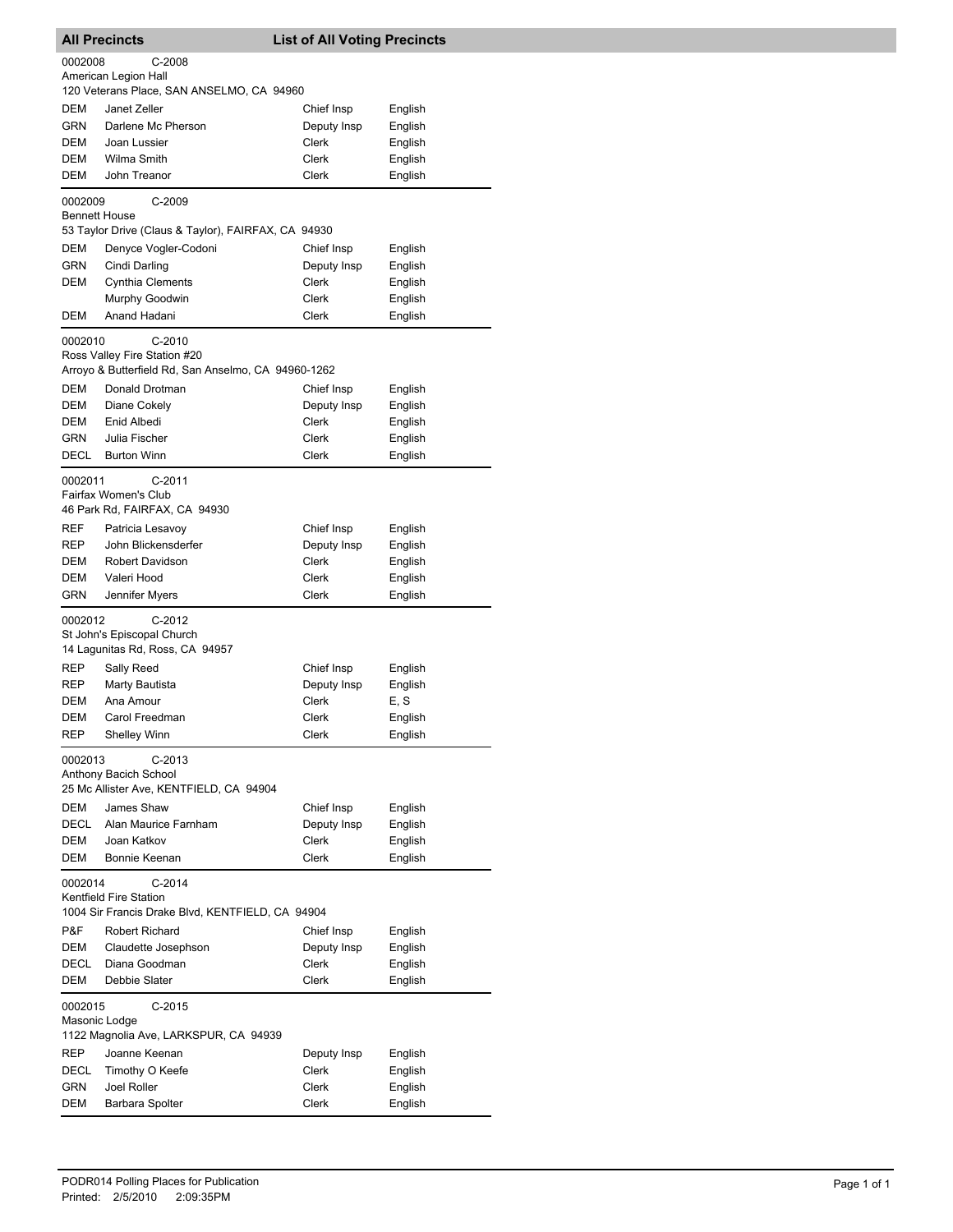|                                                                                                           | <b>All Precincts</b><br><b>List of All Voting Precincts</b>                         |              |         |  |  |
|-----------------------------------------------------------------------------------------------------------|-------------------------------------------------------------------------------------|--------------|---------|--|--|
| 0002017<br>$C-2017$<br>Sleepy Hollow Homes Association<br>1317 Butterfield Rd, San Anselmo, CA 94960-1055 |                                                                                     |              |         |  |  |
| <b>REP</b>                                                                                                | Margaret Wilson                                                                     | Chief Insp   | English |  |  |
| <b>DEM</b>                                                                                                | Edie Brennan                                                                        | Deputy Insp  | English |  |  |
| DEM                                                                                                       | Margaret Framm                                                                      | Clerk        | English |  |  |
| REP                                                                                                       | Angela Gaona                                                                        | Clerk        | English |  |  |
|                                                                                                           |                                                                                     |              |         |  |  |
| 0002019                                                                                                   | C-2019<br>St Sebastian's Church<br>373 Bon Air Rd, KENTFIELD, CA 94904              |              |         |  |  |
| DECL                                                                                                      | Joyce Wells                                                                         | Chief Insp   | English |  |  |
| DEM                                                                                                       | Michelle Mayfield-Baske                                                             | Deputy Insp  | English |  |  |
| DEM                                                                                                       | Joseph Cohen                                                                        | Clerk        | English |  |  |
| <b>REP</b>                                                                                                | Michael Duffy                                                                       | Clerk        | English |  |  |
| DEM                                                                                                       | Joseph Sheean                                                                       | Clerk        | English |  |  |
| 0002021                                                                                                   | $C-2021$<br>San Rafael Community Center<br>618 B St, SAN RAFAEL, CA 94901           |              |         |  |  |
| <b>DEM</b>                                                                                                | William Dagg                                                                        | Chief Insp   | English |  |  |
| <b>DEM</b>                                                                                                | Laura Collins                                                                       | Deputy Insp  | English |  |  |
| <b>REP</b>                                                                                                | <b>Richard Belch</b>                                                                | <b>Clerk</b> |         |  |  |
| DEM                                                                                                       | Roberta Kemp                                                                        | Clerk        | English |  |  |
| <b>REP</b>                                                                                                | Donald Stenson                                                                      | Clerk        | English |  |  |
|                                                                                                           |                                                                                     |              | English |  |  |
| 0002022                                                                                                   | C-2022<br><b>Carpenters Union Hall</b><br>647 Lindaro St, San Rafael, CA 94901-3960 |              |         |  |  |
| DEM                                                                                                       | <b>Charles Herbert</b>                                                              | Chief Insp   | English |  |  |
| DEM                                                                                                       | Mary Winkler                                                                        | Deputy Insp  | English |  |  |
|                                                                                                           | Maria Aguila Rubio                                                                  | Clerk        | E, S    |  |  |
| AIP                                                                                                       | Joi Othelene Garlington                                                             | Clerk        | English |  |  |
| <b>REP</b>                                                                                                | Candace Rufer                                                                       | Clerk        | English |  |  |
| 0002101                                                                                                   | PCT-2101<br>The Tamalpais                                                           |              |         |  |  |
|                                                                                                           | 501 Via Casitas, GREENBRAE, CA 94904                                                |              |         |  |  |
| <b>REP</b>                                                                                                | Norman Schoenstein                                                                  | Chief Insp   | English |  |  |
| <b>REP</b>                                                                                                | Geoffrey Jones                                                                      | Deputy Insp  | English |  |  |
| REP                                                                                                       | Myrna Encinas Pepper                                                                | Clerk        | English |  |  |
| <b>DEM</b>                                                                                                | Joy Peterson                                                                        | Clerk        | English |  |  |
| 0002102                                                                                                   | PCT-2102<br>St Sebastian's Church<br>373 Bon Air Rd, KENTFIELD, CA 94904            |              |         |  |  |
|                                                                                                           |                                                                                     | Deputy Insp  |         |  |  |
| DEM                                                                                                       | Jean Musgrave                                                                       |              | English |  |  |
| <b>REP</b>                                                                                                | <b>Ruth Baney</b>                                                                   | Clerk        | English |  |  |
|                                                                                                           | DEM<br><b>Brittany Strader</b><br>Clerk<br>English<br>PCT-2107<br>0002107           |              |         |  |  |
|                                                                                                           | <b>Larkspur Recreation Department</b><br>240 Doherty Drive, Larkspur, CA 94939      |              |         |  |  |
| DEM                                                                                                       | Edward Wynne Jr                                                                     | Chief Insp   | English |  |  |
| DEM                                                                                                       | Robert Phillips                                                                     | Deputy Insp  | English |  |  |
| DEM                                                                                                       | <b>Barbe Noyer</b>                                                                  | Clerk        | English |  |  |
|                                                                                                           | Stella Torrez                                                                       | Clerk        | English |  |  |
| 0002206                                                                                                   | PCT-2206<br>American Legion Hall<br>120 Veterans Place, SAN ANSELMO, CA 94960       |              |         |  |  |
| GRN                                                                                                       | Ora Hatheway                                                                        | Deputy Insp  | English |  |  |
|                                                                                                           | Amelia Jane Richards                                                                | Clerk        | English |  |  |
| DEM                                                                                                       | Arnold Scher                                                                        | Clerk        | English |  |  |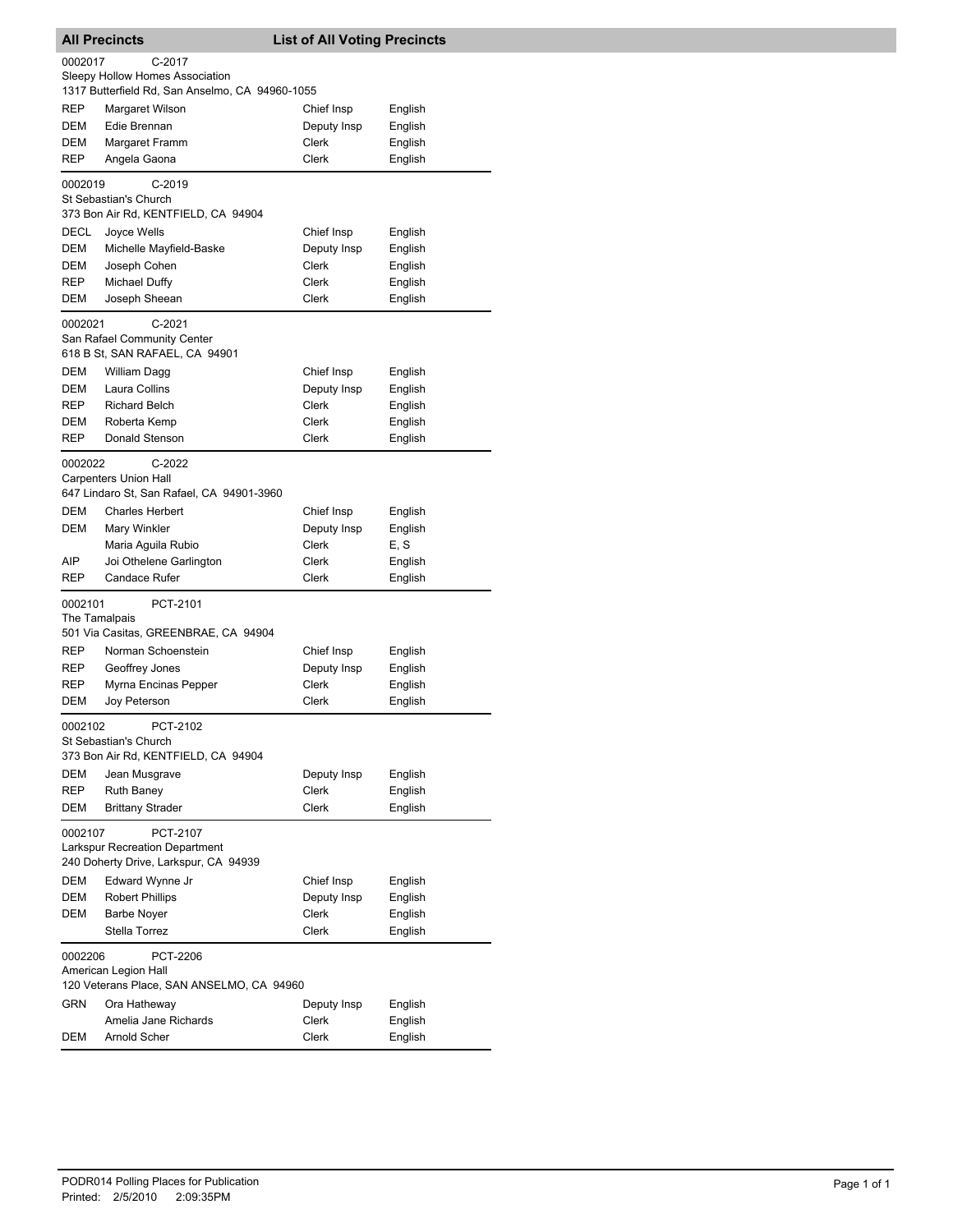| <b>All Precincts</b>            |                                                                                             | <b>List of All Voting Precincts</b> |                    |
|---------------------------------|---------------------------------------------------------------------------------------------|-------------------------------------|--------------------|
| 0002303                         | PCT-2303                                                                                    |                                     |                    |
|                                 | Fairfax Women's Club<br>46 Park Rd, FAIRFAX, CA 94930                                       |                                     |                    |
| DEM                             | Caine Starelli                                                                              | Deputy Insp                         | English            |
| <b>GRN</b>                      | Mariana Abballo                                                                             | Clerk                               | English            |
| DEM                             | Susan Alan                                                                                  | Clerk                               | English            |
| DEM                             | True Anne Boardman Heitz                                                                    | Clerk                               | English            |
| 0002304                         | PCT-2304<br>Fairfax Regional Library<br>2097 Sir Francis Drake Blvd, Fairfax, CA 94930-1115 |                                     |                    |
| <b>DEM</b>                      | Joyce Cole                                                                                  | Chief Insp                          | English            |
| <b>GRN</b>                      | Rue Burlingham                                                                              | Deputy Insp                         | English            |
| <b>DEM</b>                      | Starla Dean                                                                                 | Clerk                               | English            |
|                                 | Isabelle Carmen Floyd                                                                       | Clerk                               | English            |
| DEM                             | Joan Wada                                                                                   | Clerk                               | English            |
| 0002305<br><b>Bennett House</b> | PCT-2305<br>53 Taylor Drive (Claus & Taylor), FAIRFAX, CA 94930                             |                                     |                    |
| <b>DECL</b>                     | <b>Vicki Burns</b>                                                                          | Deputy Insp                         | English            |
| DEM                             | <b>Silver Clark</b>                                                                         | Clerk                               | English            |
|                                 | Seamus M Goodwin                                                                            | Clerk                               | E, S               |
| 0002306<br>Manor School         | PCT-2306                                                                                    |                                     |                    |
|                                 | 150 Oak Manor Dr, FAIRFAX, CA 94930                                                         |                                     |                    |
| DEM<br>REP                      | <b>Barbara Coler</b><br>Eleanor Prugh                                                       | Chief Insp<br>Deputy Insp           | English<br>English |
| <b>DEM</b>                      | Adell Freeman                                                                               | Clerk                               | English            |
|                                 | Anna Garfink                                                                                | Clerk                               | English            |
| DEM                             | Amber Dawn Rowen                                                                            | Clerk                               | English            |
| 0002601                         | PCT-2601<br>Sleepy Hollow Presbyterian Church<br>100 Tarry Rd, San Anselmo, CA 94960-1066   |                                     |                    |
| REP                             | Constance Berto                                                                             | Chief Insp                          | E, S               |
| REP                             | Patricia Ehrhart                                                                            | Deputy Insp                         | English            |
| REP                             | <b>Colleen Harpst</b>                                                                       | Clerk                               | English            |
| DECL                            | Joan Jacks                                                                                  | <b>Clerk</b>                        | English            |
| 0002701<br>Manor School         | PCT-2701<br>150 Oak Manor Dr, FAIRFAX, CA 94930                                             |                                     |                    |
| <b>REP</b>                      | Marcia Dunn                                                                                 | Deputy Insp                         | English            |
|                                 | Joshua Marshall Adams                                                                       | Clerk                               | English            |
| DEM                             | Alfred Lorente Jr                                                                           | Clerk                               | English            |
| 0002907                         | <b>PCT-2907</b><br>First Presbyterian Church<br>1510 5th Ave, San Rafael, CA 94901          |                                     |                    |
| DECL                            | Sue Kokos                                                                                   | Deputy Insp                         | English            |
| REP                             | <b>Ethel A Medvic</b>                                                                       | Clerk                               | English            |
| GRN                             | Gloria Potter                                                                               | Clerk                               | English            |
| 0003001                         | C-3001<br>Sausalito Women's Club                                                            |                                     |                    |
|                                 | 120 Central Ave, Sausalito, CA 94965                                                        |                                     |                    |
| DEM<br>DEM                      | Louise Dzimian<br>Linda Agapekian                                                           | Chief Insp<br>Deputy Insp           | English<br>E, S    |
| REP                             | <b>Charles Donald</b>                                                                       | <b>Clerk</b>                        | English            |
| DEM                             | Aaron Falkenbach                                                                            | Clerk                               | English            |
| 0003002                         | C-3002<br>Star Of Sea Catholic Church                                                       |                                     |                    |
|                                 | 180 Harrison Ave, SAUSALITO, CA 94965                                                       |                                     |                    |
| REP                             | Marie Farley                                                                                | Chief Insp                          | English            |
| REP<br>DECL                     | Jean Comerford<br>Mark Joseph Hagan                                                         | Deputy Insp<br><b>Clerk</b>         | English<br>English |
| DEM                             | Alan Levinson                                                                               | Clerk                               | English            |
| REP                             | Carlys Phillips                                                                             | Clerk                               | English            |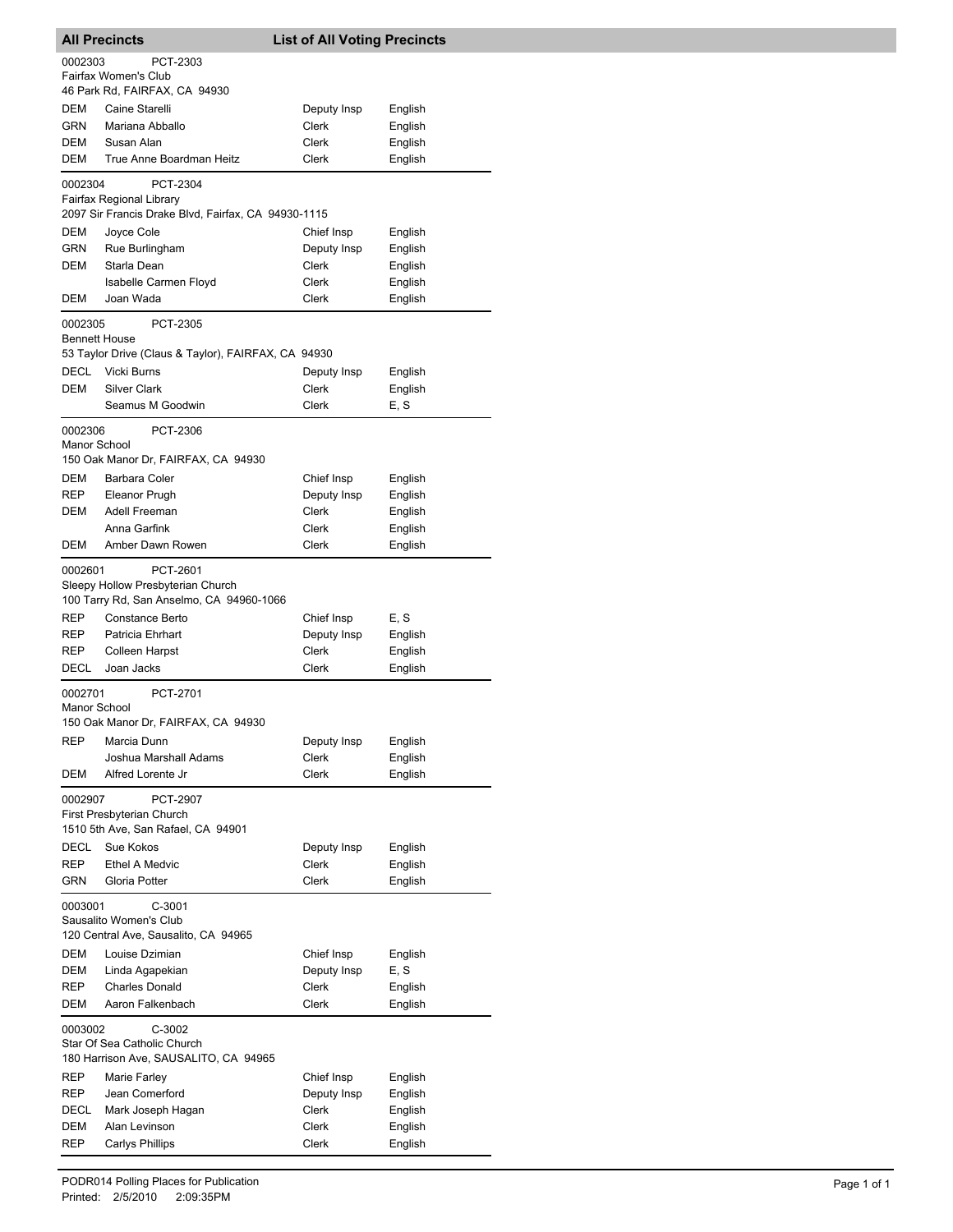| <b>All Precincts</b>                     |                                                                                         | <b>List of All Voting Precincts</b> |                    |  |
|------------------------------------------|-----------------------------------------------------------------------------------------|-------------------------------------|--------------------|--|
| 0003003<br>C-3003<br>Sausalito City Hall |                                                                                         |                                     |                    |  |
|                                          | 420 Litho Street, SAUSALITO, CA 94965                                                   |                                     |                    |  |
| DEM                                      | Annelouise Elkington                                                                    | Chief Insp                          | English            |  |
| REP<br>REP                               | Marysia Kolipinski                                                                      | Deputy Insp<br>Clerk                | English            |  |
| REP                                      | Patricia Finnegan<br>Monika Kolipinski                                                  | Clerk                               | English<br>English |  |
| REP                                      | Zofia Kolipinski                                                                        | Clerk                               | English            |  |
|                                          |                                                                                         |                                     |                    |  |
| 0003004                                  | $C-3004$<br>Mill Valley Community Ctr                                                   |                                     |                    |  |
|                                          | 180 Camino Alto, Mill Valley, CA 94941-4603                                             |                                     |                    |  |
| DEM                                      | <b>Frank Luederitz</b>                                                                  | Chief Insp                          | English            |  |
| DEM                                      | Morgan Smith                                                                            | Deputy Insp                         | English            |  |
| DEM                                      | Mary Bizzarri                                                                           | Clerk                               | English            |  |
|                                          | <b>Brittany Taylor Bonstin</b>                                                          | Clerk                               | English            |  |
| REP                                      | Ursula Kerr                                                                             | Clerk                               | English            |  |
| DEM                                      | Marsha Luederitz                                                                        | Clerk                               | English            |  |
| 0003005                                  | $C-3005$<br>Sewerage Agency Of So Marin<br>450 Sycamore Ave, Mill Valley, CA 94941-2232 |                                     |                    |  |
| DEM                                      | John Eagan                                                                              | Chief Insp                          | English            |  |
| DEM                                      | Amy Andrews                                                                             | Deputy Insp                         | English            |  |
| DECL                                     | Dorothy Bray                                                                            | Clerk                               | English            |  |
| REP                                      | Susan Murphy                                                                            | Clerk                               | English            |  |
| NLW                                      | <b>Frederick Smith</b>                                                                  | Clerk                               | English            |  |
| 0003006                                  | C-3006<br>Episcopal Church Of Our Savior<br>10 Old Mill St, MILL VALLEY, CA 94941       |                                     |                    |  |
| DEM                                      | <b>Frances Wolff</b>                                                                    | Chief Insp                          | English            |  |
| DEM<br>DEM                               | Maggi Nicholson<br>Stan Mazzas                                                          | Deputy Insp<br>Clerk                | English            |  |
| DEM                                      | Marianne Pelet                                                                          | Clerk                               | English<br>English |  |
| REP                                      | Ronald Schafer                                                                          | Clerk                               | English            |  |
| 0003007                                  | C-3007<br>Our Lady Of Mt Carmel Church<br>3 Oakdale Ave, MILL VALLEY, CA 94941          |                                     |                    |  |
| DEM                                      | <b>Milton Weiss</b>                                                                     | Chief Insp                          | English            |  |
| DEM<br>DEM                               | Zoe Borkowski<br>Jarion Monroe                                                          | Deputy Insp<br>Clerk                | English<br>English |  |
| DEM                                      | Mary Pavlisin                                                                           | Clerk                               | English            |  |
| AIP                                      | Scott Watterworth                                                                       | Clerk                               | English            |  |
| 0003008<br>Park School                   | C-3008                                                                                  |                                     |                    |  |
|                                          | 360 E. Blithedale Ave, Mill Valley, CA 94941-2140                                       |                                     |                    |  |
| REP                                      | Barbara Morgan                                                                          | Chief Insp                          | English            |  |
| DECL                                     | Kon Lovett                                                                              | Deputy Insp                         | English            |  |
| DEM<br>DEM                               | Lynn Breger<br>Martin Russell                                                           | Clerk<br>Clerk                      | English<br>English |  |
| REP                                      | <b>Sharon Terrill</b>                                                                   | Clerk                               | English            |  |
| 0003011                                  | $C-3011$<br>Shepherd Of Hills Lutheran Church<br>9 Shepherd Way, TIBURON, CA 94920      |                                     |                    |  |
| REP                                      | <b>Walter Strakosch</b>                                                                 | Chief Insp                          | English            |  |
| <b>GRN</b>                               | <b>Gordon Waters</b>                                                                    | Deputy Insp                         | English            |  |
| DECL                                     | John Adikes                                                                             | Clerk                               | English            |  |
| DEM                                      | Morse Byer                                                                              | Clerk                               | English            |  |
| REP                                      | Mary Strakosch                                                                          | Clerk                               | English            |  |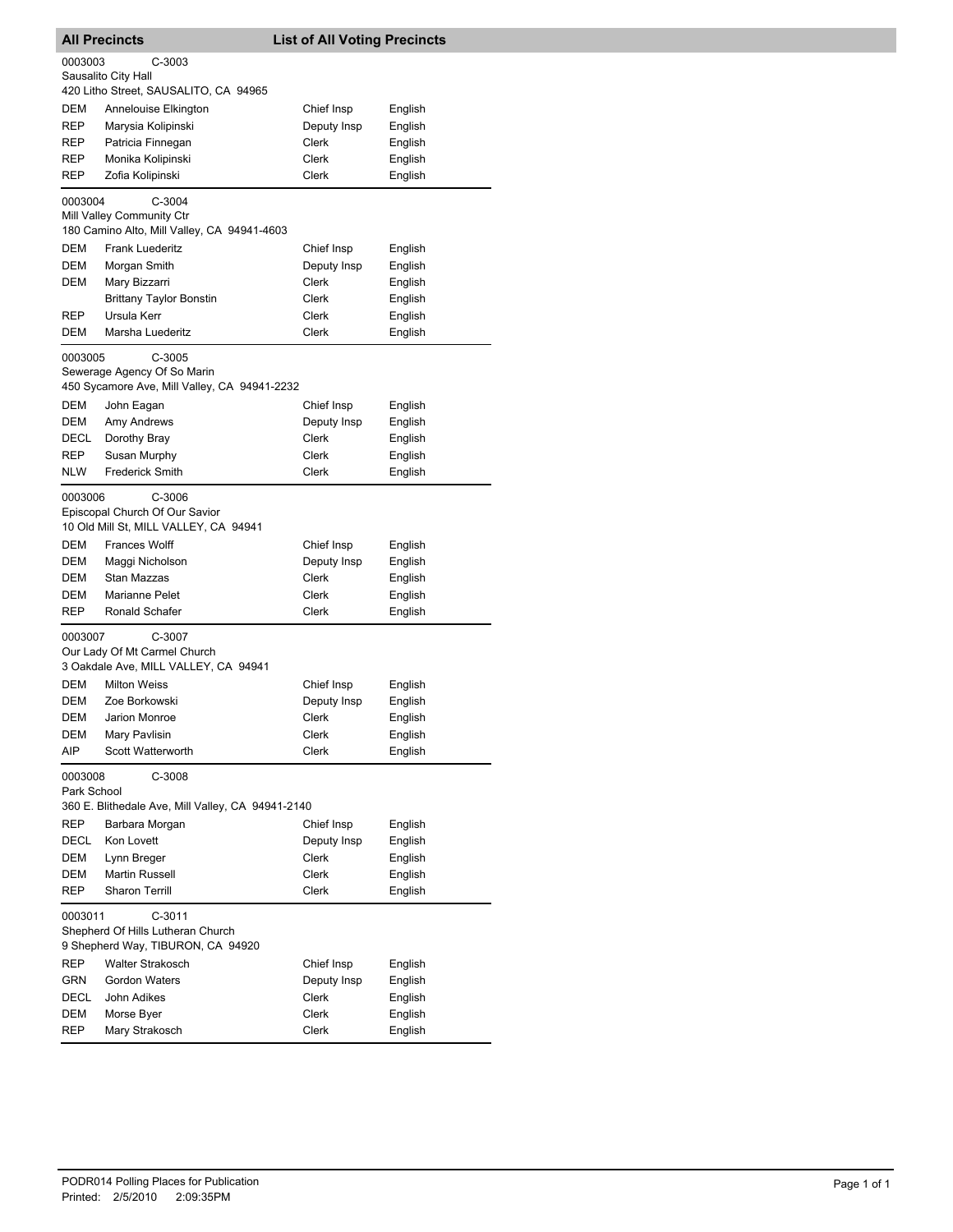|                                   | <b>All Precincts</b>                                             | <b>List of All Voting Precincts</b> |                    |  |  |
|-----------------------------------|------------------------------------------------------------------|-------------------------------------|--------------------|--|--|
| 0003012                           | $C-3012$                                                         |                                     |                    |  |  |
| Del Mar School                    |                                                                  |                                     |                    |  |  |
|                                   | 105 Avenida Miraflores, Tiburon, CA 94920                        |                                     |                    |  |  |
| DEM                               | Lorraine Ferrua                                                  | Chief Insp                          | English            |  |  |
| DEM                               | Karin Hern                                                       | Deputy Insp                         | E, S               |  |  |
| DEM                               | Mary Christiansen                                                | Clerk                               | English            |  |  |
| REP<br>REP                        | <b>Florence Eder</b><br>Deborah Ferrua                           | Clerk<br>Clerk                      | English<br>English |  |  |
|                                   |                                                                  |                                     |                    |  |  |
| 0003013                           | $C-3013$                                                         |                                     |                    |  |  |
|                                   | <b>Tiburon Baptist Church</b>                                    |                                     |                    |  |  |
|                                   | 445 Greenwood Beach Rd, TIBURON, CA 94920                        |                                     |                    |  |  |
| DEM<br>DEM                        | Susan Schmidt<br><b>Bernice Rollin</b>                           | Chief Insp                          | English            |  |  |
| DEM                               | John Driscoll                                                    | Deputy Insp<br>Clerk                | English<br>English |  |  |
| DEM                               | <b>Traute Eckersdorff</b>                                        | Clerk                               | English            |  |  |
|                                   |                                                                  |                                     |                    |  |  |
| 0003015                           | $C-3015$                                                         |                                     |                    |  |  |
|                                   | <b>Tiburon Town Hall</b><br>1505 Tiburon Blvd, Tiburon, CA 94920 |                                     |                    |  |  |
| DEM                               | <b>Richard Park</b>                                              | Chief Insp                          |                    |  |  |
| <b>AIP</b>                        | Sandra Macleod White                                             | Deputy Insp                         | English<br>English |  |  |
| DECL                              | I Erika Brooks                                                   | Clerk                               | English            |  |  |
| DECL                              | Elizabeth De Tomasi                                              | Clerk                               | English            |  |  |
| DEM                               | Ronald Skellenger                                                | Clerk                               | English            |  |  |
|                                   |                                                                  |                                     |                    |  |  |
| 0003017<br><b>Bel Aire School</b> | $C-3017$                                                         |                                     |                    |  |  |
|                                   | 277 Karen Way, TIBURON, CA 94920                                 |                                     |                    |  |  |
| REP                               | Roy Benvenuti                                                    | Chief Insp                          | English            |  |  |
| <b>REP</b>                        | Sue Benvenuti                                                    | Deputy Insp                         | English            |  |  |
| DECL                              | Glenn Felton                                                     | Clerk                               | English            |  |  |
| DEM                               | John Hermansky                                                   | Clerk                               | English            |  |  |
| <b>REP</b>                        | Ramon Truman                                                     | Clerk                               | English            |  |  |
|                                   | $C-3018$                                                         |                                     |                    |  |  |
| 0003018                           | <b>Belvedere Community Center</b>                                |                                     |                    |  |  |
|                                   | Community Road, Belvedere, CA 94920                              |                                     |                    |  |  |
| DEM                               | Arnold Gallegos                                                  | Chief Insp                          | E, S               |  |  |
| REP                               | Vicki Finley                                                     | Deputy Insp                         | English            |  |  |
| DEM                               | Monica Oldmen                                                    | Clerk                               | English            |  |  |
| REP                               | Jean Oller                                                       | Clerk                               | English            |  |  |
| 0003019                           | C-3019                                                           |                                     |                    |  |  |
|                                   | Tam Valley Community Ctr                                         |                                     |                    |  |  |
|                                   | 203 Marin Ave, Mill Valley, CA 94941-4068                        |                                     |                    |  |  |
| DEM                               | Lynn Eichinger                                                   | Chief Insp                          | English            |  |  |
| DEM                               | Joann Mannion                                                    | Deputy Insp                         | English            |  |  |
| DEM                               | Jon Snyder                                                       | Clerk                               | English            |  |  |
| REP                               | Marilyn Sugimura                                                 | <b>Clerk</b>                        | English            |  |  |
| DEM                               | Joyce Tarlton                                                    | Clerk                               | English            |  |  |
| 0003020                           | $C-3020$                                                         |                                     |                    |  |  |
|                                   | Almonte Improvement Club                                         |                                     |                    |  |  |
|                                   | Almonte & Wisteria Way, Mill Valley, CA 94941-4138               |                                     |                    |  |  |
| REP                               | David Jones                                                      | Chief Insp                          | English            |  |  |
| DECL                              | <b>Kelly Tyler</b>                                               | Deputy Insp                         | English            |  |  |
| REP                               | Fredericka Cobey                                                 | Clerk                               | English            |  |  |
| DECL                              | Eileen Duane                                                     | Clerk                               | English            |  |  |
| DEM                               | James Hill                                                       | Clerk                               | English            |  |  |
| 0003021                           | $C-3021$                                                         |                                     |                    |  |  |
|                                   | Tam Valley Community Ctr                                         |                                     |                    |  |  |
|                                   | 203 Marin Ave, Mill Valley, CA 94941-4068                        |                                     |                    |  |  |
| DEM                               | James Adams                                                      | Deputy Insp                         | English            |  |  |
| DECL                              | Paulette Lueke                                                   | Clerk                               | English            |  |  |
| DEM                               | Robert Mc Cully                                                  | Clerk                               | English            |  |  |
| REP                               | Donald Potter                                                    | Clerk                               | English            |  |  |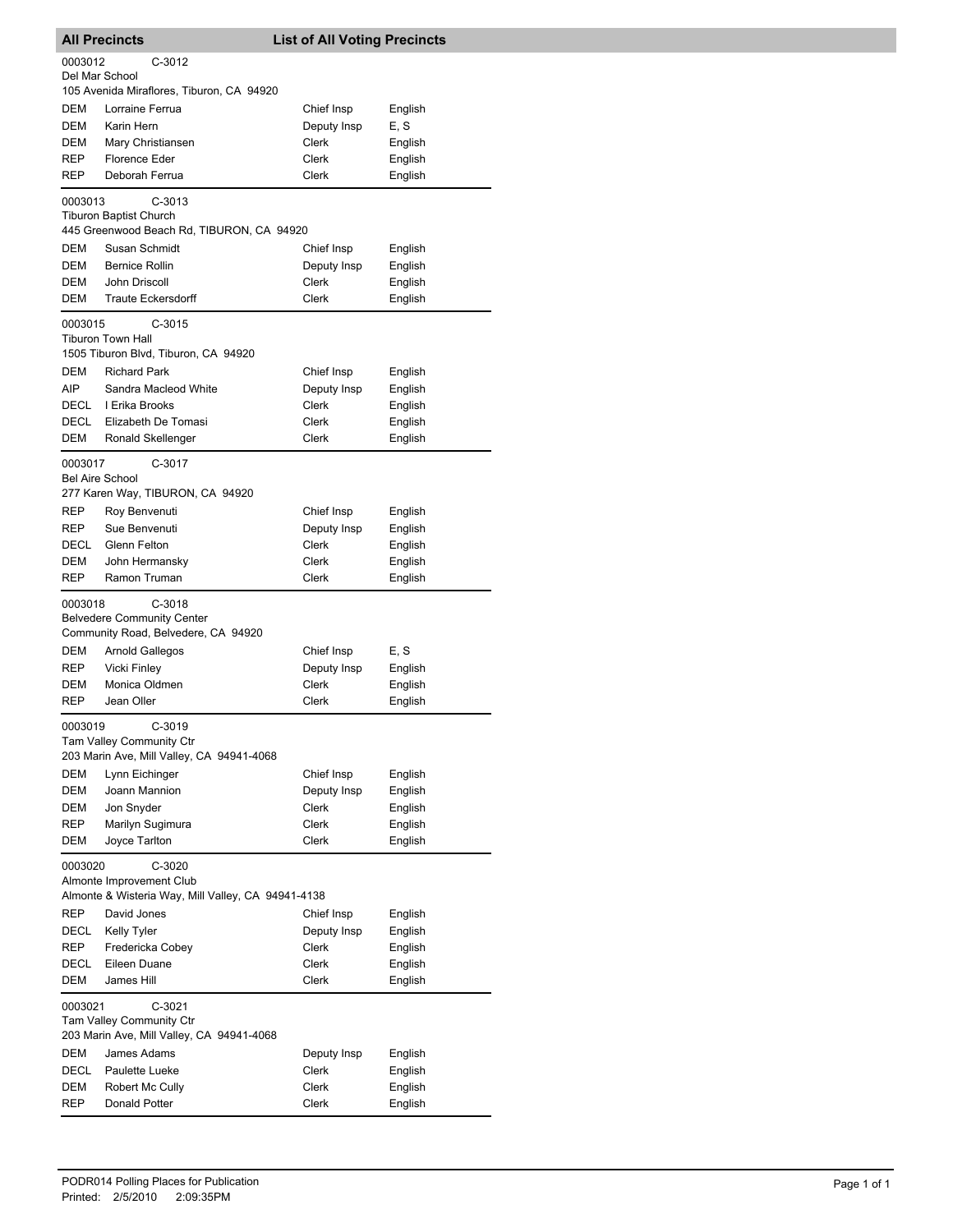| <b>All Precincts</b>    |                                                                                        | <b>List of All Voting Precincts</b> |                    |  |
|-------------------------|----------------------------------------------------------------------------------------|-------------------------------------|--------------------|--|
| 0003023                 | $C-3023$<br>Marin Community Services Dist<br>630 Drake Ave, Marin City, CA 94965       |                                     |                    |  |
| DEM                     | Cynthia Warren                                                                         | Chief Insp                          | English            |  |
| DEM                     | Ava Tate                                                                               | Deputy Insp                         | English            |  |
| <b>DEM</b>              | <b>Sheryl Mathis</b>                                                                   | Clerk                               | English            |  |
| GRN                     | Eric Overholt                                                                          | Clerk                               | English            |  |
| 0003024                 | $C-3024$<br>Marin Community Services Dist<br>630 Drake Ave, Marin City, CA 94965       |                                     |                    |  |
| DEM                     | Dodie Goldberg                                                                         | Deputy Insp                         | English            |  |
| DEM                     | Donald Haaga                                                                           | Clerk                               | English            |  |
| DEM                     | <b>Monica Merkins</b>                                                                  | Clerk                               | E, S               |  |
| DEM                     | Ann T Nguyen-Do                                                                        | Clerk                               | E, V               |  |
| 0003025                 | $C-3025$<br><b>Strawberry Shores Office</b><br>111 Seminary Dr., MILL VALLEY, CA 94941 |                                     |                    |  |
| DECL                    | <b>Thomas Gallaher</b>                                                                 | Chief Insp                          | English            |  |
| DECL                    | Roy Harvey                                                                             | Deputy Insp                         | English            |  |
| DECL                    | Beverly Kern                                                                           | Clerk                               | English            |  |
| REP                     | Barbara Ann Wetzell                                                                    | Clerk                               | English            |  |
| 0003026                 | $C-3026$<br>So Marin Fire Protection Dist<br>308 Reed Blvd, MILL VALLEY, CA 94941      |                                     |                    |  |
| <b>DEM</b>              | Elizabeth Bikle                                                                        | Chief Insp                          | English            |  |
| DEM                     | <b>Christine Bikle</b>                                                                 | Deputy Insp                         | English            |  |
| DEM                     | Gloria Di Biase                                                                        | Clerk                               | English            |  |
| DECL                    | Lorraine Heitchue                                                                      | Clerk                               | English            |  |
| 0003028                 | $C-3028$<br>Tiburon Baptist Church                                                     |                                     |                    |  |
|                         | 445 Greenwood Beach Rd, TIBURON, CA 94920                                              |                                     |                    |  |
| DECL<br>DECL            | Nancy Faber                                                                            | Deputy Insp<br>Clerk                | English            |  |
| <b>DECL</b>             | Margaret Jett<br>Barbara Reitebach                                                     | Clerk                               | English<br>English |  |
| REP                     | Maria Russillo                                                                         | Clerk                               | E, S               |  |
| 0003030                 | C-3030<br>Shepherd Of Hills Lutheran Church                                            |                                     |                    |  |
|                         | 9 Shepherd Way, TIBURON, CA 94920                                                      |                                     |                    |  |
| REP                     | <b>Mary Bowles</b>                                                                     | Deputy Insp                         | English            |  |
| DEM                     | Henry Lam                                                                              | Clerk                               | English            |  |
|                         | Ivan Radziak                                                                           | Clerk                               | English            |  |
| DEM                     | Aviva Shane                                                                            | Clerk                               | English            |  |
| 0003204                 | PCT-3204<br>Mill Valley City Hall<br>26 Corte Madera Ave, MILL VALLEY, CA 94941        |                                     |                    |  |
| <b>DEM</b>              | David Pittle                                                                           | Chief Insp                          | English            |  |
| REP                     | Renee Ward                                                                             | Deputy Insp                         | English            |  |
| DEM                     | Barbara Merino                                                                         | Clerk                               | English            |  |
| DEM                     | Marsha Price                                                                           | Clerk                               | English            |  |
| 0003216<br>The Redwoods | PCT-3216<br>40 Camino Alto, MILL VALLEY, CA 94941                                      |                                     |                    |  |
| DEM                     | Warren Uhte                                                                            | Chief Insp                          | English            |  |
| DEM                     | Elizabeth Moody                                                                        | Deputy Insp                         | English            |  |
| DEM                     | Lynn Clark                                                                             | Clerk                               | English            |  |
| REP                     | Genevieve Sorensen                                                                     | Clerk                               | English            |  |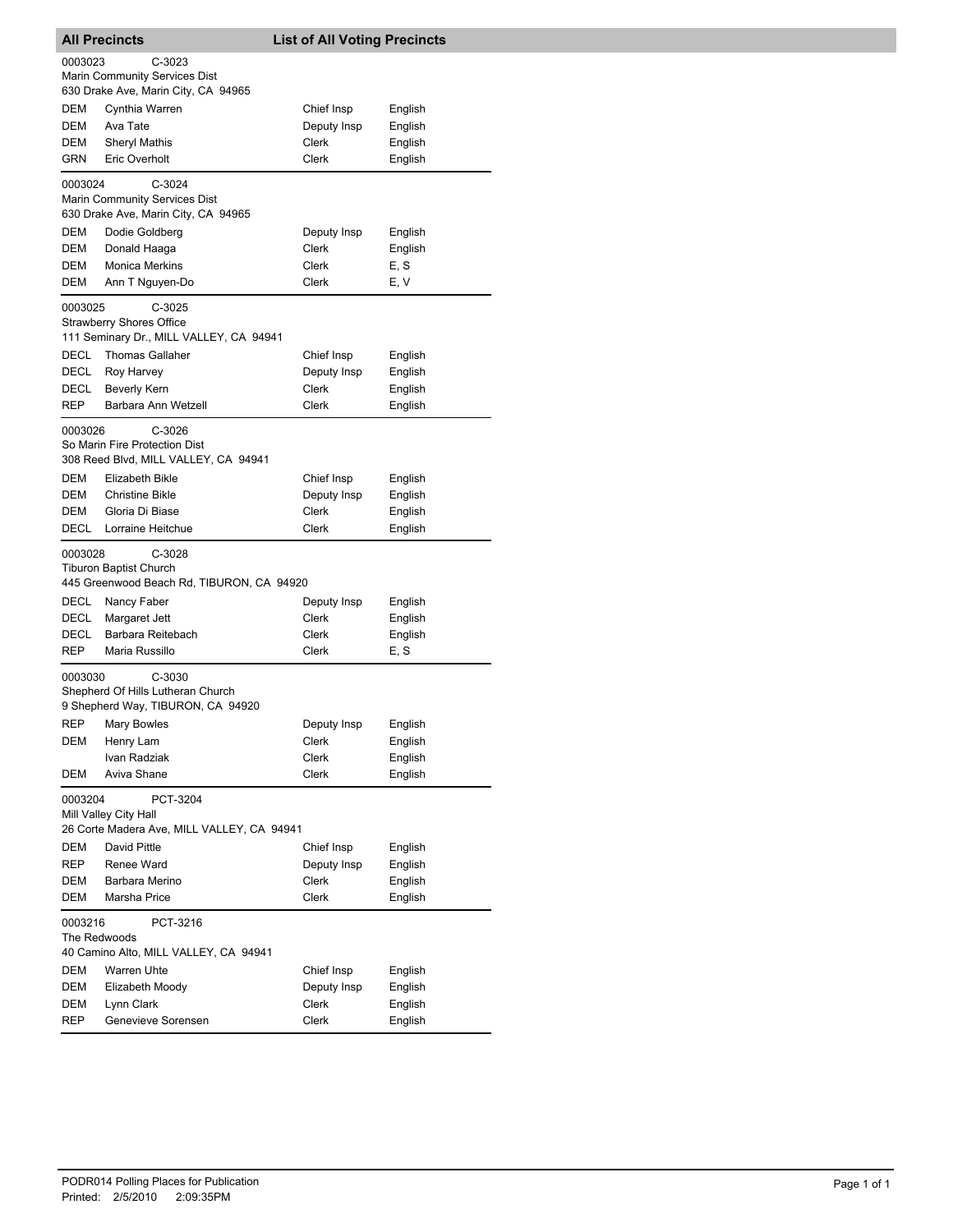| <b>All Precincts</b> |                                                                                                   | <b>List of All Voting Precincts</b> |         |
|----------------------|---------------------------------------------------------------------------------------------------|-------------------------------------|---------|
| 0003705              | PCT-3705                                                                                          |                                     |         |
|                      | Marin Amateur Radio Club                                                                          |                                     |         |
|                      | 27 Shell Rd, MILL VALLEY, CA 94941                                                                |                                     |         |
| <b>DEM</b>           | Alan Hersh                                                                                        | Chief Insp                          | English |
| DEM                  | James Kasper                                                                                      | Deputy Insp                         | English |
| DEM                  | Jerome Kirkpatrick                                                                                | Clerk                               | English |
| DEM                  | Komi Takeuchi                                                                                     | Clerk                               | English |
| DEM                  | Edward William Tuescher Jr                                                                        | Clerk                               | English |
| 0004001              | $C-4001$<br>Pt. Reyes Fire Station<br>4th & B St, Point Reyes, CA 94956                           |                                     |         |
| DEM                  | Alice Rantos                                                                                      | Chief Insp                          | English |
| DEM                  | Susan Lincoln                                                                                     | Deputy Insp                         | English |
| DEM                  | Anthony Ragona                                                                                    | Clerk                               | English |
| <b>DEM</b>           | Amy Rainbow                                                                                       | Clerk                               | E, S    |
| DEM                  | Samatha Santana                                                                                   | Clerk                               | English |
| 0004003              | $C-4003$<br><b>Tomales Regional History Center</b><br>26701 State Route 1, Tomales, CA 94971-0262 |                                     |         |
| REP                  | Anna Jensen                                                                                       | Chief Insp                          | English |
| REP                  | Barbara Taddei                                                                                    | Deputy Insp                         | English |
| REP                  | <b>Elizabeth Mitchell</b>                                                                         | Clerk                               | English |
| DECL                 | Kathleen Sartori                                                                                  | Clerk                               | English |
| 0004006              | $C-4006$<br>Presbyterian Church Of Novato<br>710 Wilson Ave, Novato, CA 94947                     |                                     |         |
| REP                  | Alan Burton                                                                                       | Chief Insp                          | E, S    |
| REP                  | Linda Monaco                                                                                      | Deputy Insp                         | English |
| <b>DEM</b>           | <b>Rita Kiesow</b>                                                                                | Clerk                               | English |
| DEM                  | James Lamb                                                                                        | Clerk                               | English |
| 0004008              | C-4008<br>Homestead Valley Community Ctr<br>315 Montford Ave, MILL VALLEY, CA 94941               |                                     |         |
| DEM                  | Michael Kenyon                                                                                    | Chief Insp                          | English |
| DEM                  | <b>Richard Fahrner</b>                                                                            | Deputy Insp                         | English |
| DECL                 | John Dunlap                                                                                       | Clerk                               | English |
| DECL                 | Mary Ann Dunlap                                                                                   | Clerk                               | English |
| DEM                  | Fred Hurvich                                                                                      | Clerk                               | English |
| 0004009              | C-4009<br>Muir Beach Community Center<br>19 Seacape Dr, Muir Beach, CA 94965                      |                                     |         |
| DEM                  | Kathryn Sward                                                                                     | Chief Insp                          | English |
| REP                  | Arlene Robertson                                                                                  | Deputy Insp                         | English |
| DEM                  | Nancy Knox                                                                                        | Clerk                               | English |
| <b>REP</b>           | <b>Gail Quentz</b>                                                                                | Clerk                               | English |
| 0004013              | C-4013<br>Muir Woods Park Community Association<br>40 Ridge Ave, Mill Valley, CA 94941-1783       |                                     |         |
| DECL                 | Raya Smith                                                                                        | Chief Insp                          | English |
| DEM                  | <b>Elizabeth Sanders</b>                                                                          | Deputy Insp                         | English |
| DEM                  | TI Barnett                                                                                        | Clerk                               | English |
| DEM                  | <b>Beverly Dobson</b>                                                                             | Clerk                               | English |
| 0004015              | $C-4015$<br><b>Bolinas Community Center</b><br>Wharf Rd, Bolinas, CA 94924                        |                                     |         |
| GRN                  | David Cattell                                                                                     | Chief Insp                          | E, S    |
| DEM                  | Patricia Barton                                                                                   | Deputy Insp                         | English |
| DEM                  | Arline Mathieu                                                                                    | Clerk                               | English |
| DEM                  | Diana Mc Quaid                                                                                    | Clerk                               | E, S    |
| DEM                  | Jane Lockwood Mickelson                                                                           | Clerk                               | English |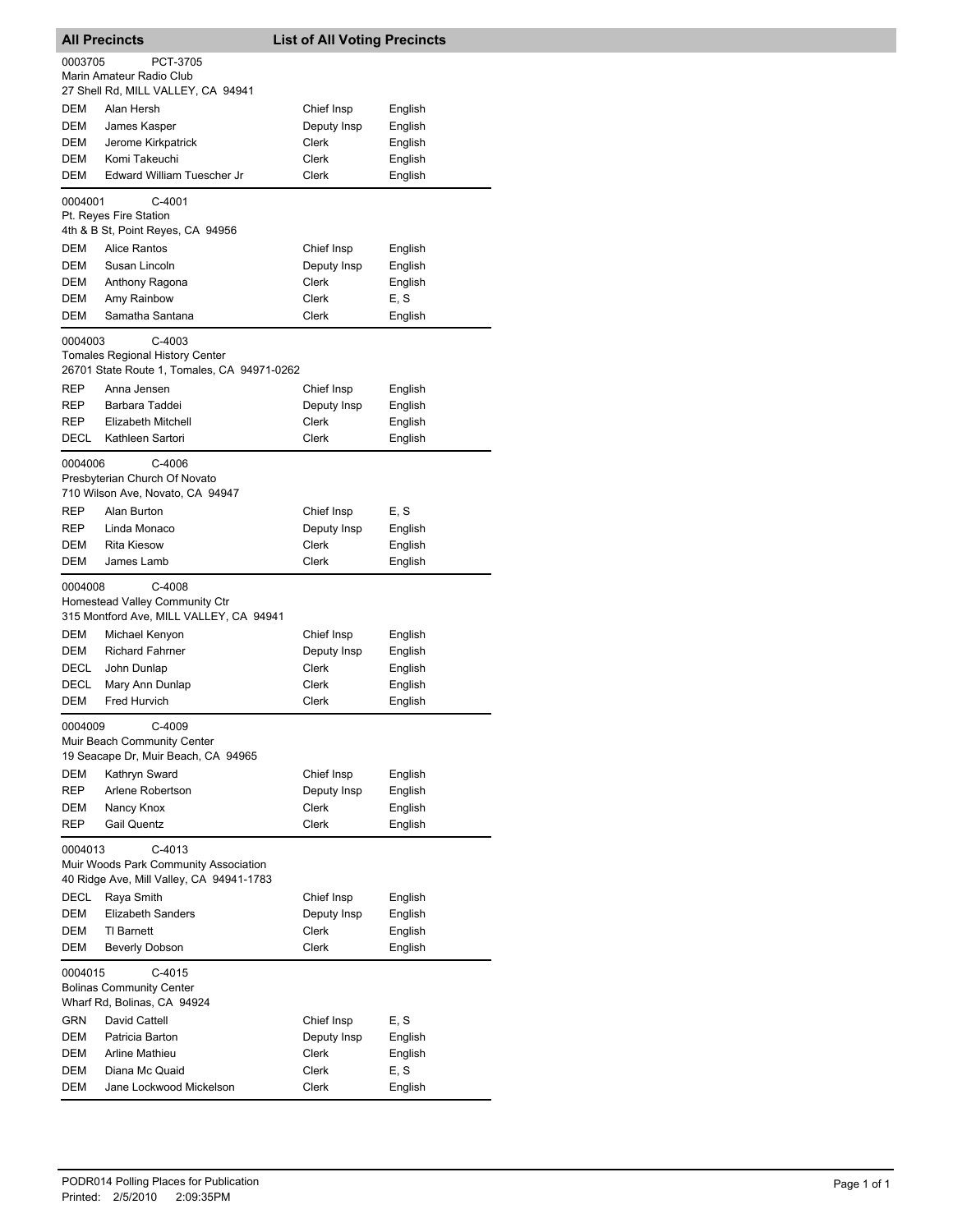|                                                                                                  | <b>All Precincts</b>                                                                         | <b>List of All Voting Precincts</b> |                    |  |
|--------------------------------------------------------------------------------------------------|----------------------------------------------------------------------------------------------|-------------------------------------|--------------------|--|
| 0004016<br>C-4016                                                                                |                                                                                              |                                     |                    |  |
|                                                                                                  | San Geronimo Valley Community Center                                                         |                                     |                    |  |
|                                                                                                  | Sir Francis Drake Blvd, San Geronimo, CA 94963                                               |                                     |                    |  |
| DECL                                                                                             | David O Connor<br><b>Sherry Mesker</b>                                                       | Chief Insp                          | English            |  |
| DEM<br>DEM                                                                                       | Mwanza Furaha                                                                                | Deputy Insp<br>Clerk                | English<br>English |  |
| DEM                                                                                              | Sandra White                                                                                 | Clerk                               | English            |  |
| DEM                                                                                              | Erika Zettl                                                                                  | <b>Clerk</b>                        | English            |  |
|                                                                                                  |                                                                                              |                                     |                    |  |
| 0004017                                                                                          | C-4017<br>Woodacre Improvement Club<br>1 Garden Way, WOODACRE, CA 94973                      |                                     |                    |  |
| DEM                                                                                              | Carol Staley                                                                                 | Chief Insp                          | English            |  |
| DEM                                                                                              | Sherrie Grossi                                                                               | Deputy Insp                         | English            |  |
|                                                                                                  | Jack Freckmann                                                                               | Clerk                               | English            |  |
| GRN<br>DEM                                                                                       | Ann Jones                                                                                    | Clerk<br>Clerk                      | English            |  |
|                                                                                                  | Kathryn Ospital                                                                              |                                     | English            |  |
| 0004019                                                                                          | C-4019<br><b>Pleasant Valley School</b><br>755 Sutro Ave, NOVATO, CA 94947                   |                                     |                    |  |
| DEM                                                                                              | Frank Slater Jr                                                                              | Chief Insp                          | E, S               |  |
| DEM                                                                                              | John Irvine                                                                                  | Deputy Insp                         | English            |  |
| DEM                                                                                              | Paul Shermantine                                                                             | Clerk                               | English            |  |
| <b>DEM</b>                                                                                       | Dave Skavland                                                                                | Clerk                               | English            |  |
| 0004020                                                                                          | C-4020<br>Sinaloa School                                                                     |                                     |                    |  |
|                                                                                                  | 2045 Vineyard Rd, Novato, CA 94947-3810                                                      |                                     |                    |  |
| <b>REP</b>                                                                                       | Ralph Schaber                                                                                | Chief Insp                          | English            |  |
| DEM                                                                                              | Jill Gregoire                                                                                | Deputy Insp                         | English            |  |
| REP                                                                                              | John Trumbull                                                                                | <b>Clerk</b>                        | English            |  |
| DEM                                                                                              | Susan Trumbull                                                                               | Clerk                               | English            |  |
|                                                                                                  | C-4021<br>0004021<br><b>Pickleweed Community Center</b><br>50 Canal St, SAN RAFAEL, CA 94901 |                                     |                    |  |
| <b>DEM</b>                                                                                       | John G Ortega                                                                                | Chief Insp                          | E, S               |  |
| DEM                                                                                              | Susan Severin                                                                                | Deputy Insp                         | E, S               |  |
| DEM                                                                                              | Cuc Hang                                                                                     | Clerk                               | E, V               |  |
| DEM                                                                                              | Carol Jolliffe                                                                               | Clerk                               | English            |  |
| DEM                                                                                              | Man Phan                                                                                     | <b>Clerk</b>                        | E, V               |  |
| 0004022<br>C-4022<br>Corte Madera Recreation Center<br>Tamalpais Dr, Corte Madera, CA 94925-1561 |                                                                                              |                                     |                    |  |
| DEM                                                                                              | <b>Andrew Rusting</b>                                                                        | Chief Insp                          | English            |  |
| DECL                                                                                             | James Moore                                                                                  | Deputy Insp                         | English            |  |
| REP                                                                                              | Virginia Moore                                                                               | <b>Clerk</b>                        | English            |  |
| DECL                                                                                             | Ruth Moran                                                                                   | Clerk                               | English            |  |
| REP                                                                                              | Alan Wolfes                                                                                  | Clerk                               | English            |  |
| C-4023<br>0004023<br>Corte Madera Recreation Center                                              |                                                                                              |                                     |                    |  |
|                                                                                                  | Tamalpais Dr, Corte Madera, CA 94925-1561                                                    |                                     |                    |  |
| DEM                                                                                              | Margaret Cymerys                                                                             | Deputy Insp                         | English            |  |
| DEM                                                                                              | Joan Fierberg                                                                                | Clerk                               | English            |  |
| DEM<br>DEM                                                                                       | Fred S Seiden<br>Rosalind S Seiden                                                           | Clerk<br>Clerk                      | English            |  |
| English                                                                                          |                                                                                              |                                     |                    |  |
| 0004024<br>C-4024<br>Aegis Of Corte Madera<br>5555 Paradise Dr, Corte Madera, CA 94925-1800      |                                                                                              |                                     |                    |  |
| DEM                                                                                              | <b>Theresa Paris</b>                                                                         | Chief Insp                          | English            |  |
| DEM                                                                                              | <b>Christine Daniels</b>                                                                     | Deputy Insp                         | English            |  |
| DEM                                                                                              | <b>Beverly Cupp</b>                                                                          | Clerk                               | English            |  |
| REP                                                                                              | Alberta Damas                                                                                | Clerk                               | English            |  |
| DEM                                                                                              | Ann Lunder                                                                                   | Clerk                               | English            |  |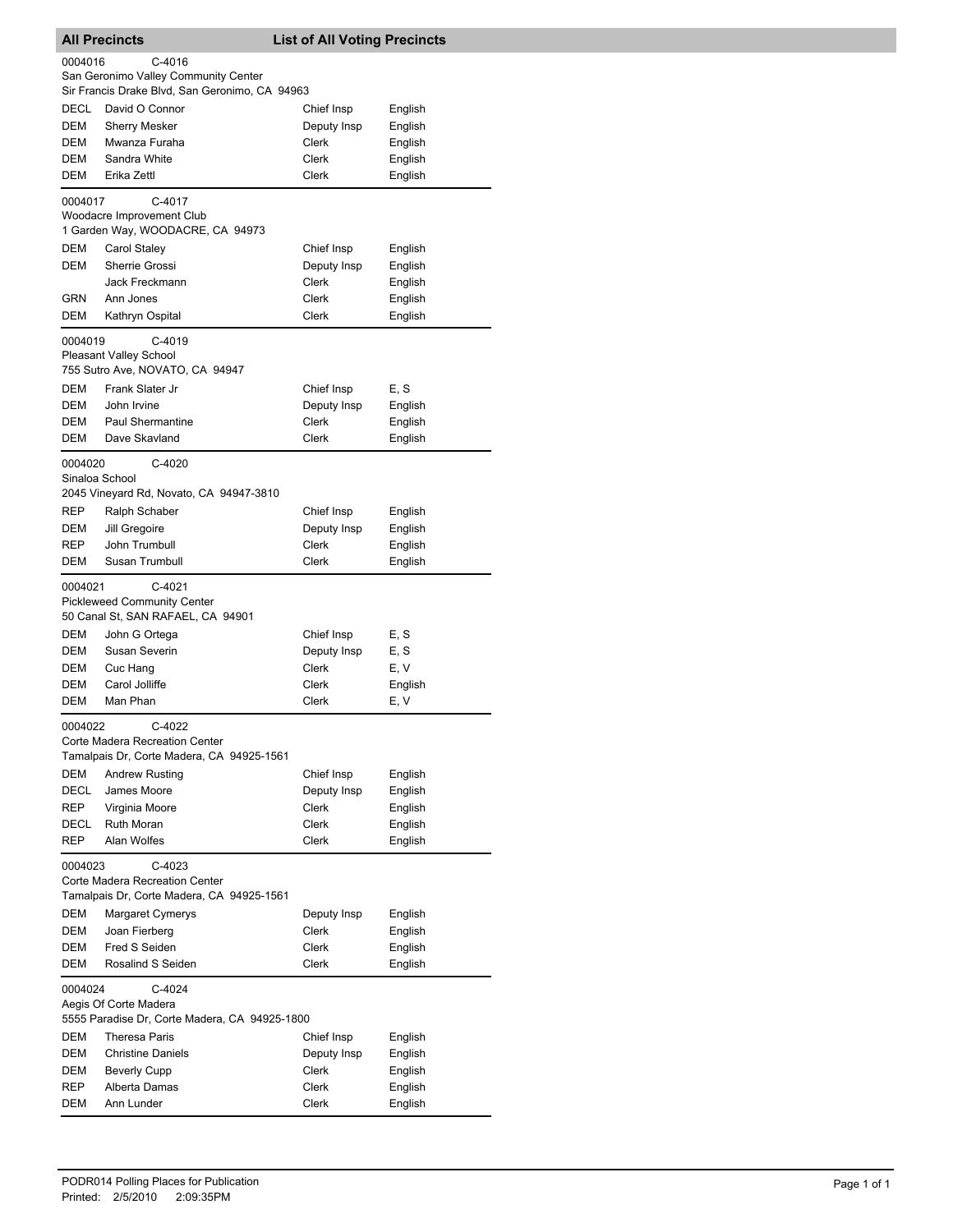| <b>All Precincts</b>                                                                           |                                                                                               |             | <b>List of All Voting Precincts</b> |  |
|------------------------------------------------------------------------------------------------|-----------------------------------------------------------------------------------------------|-------------|-------------------------------------|--|
| 0004103                                                                                        | PCT-4103                                                                                      |             |                                     |  |
|                                                                                                | <b>Inverness Fire House</b>                                                                   |             |                                     |  |
|                                                                                                | 50 Inverness Way, INVERNESS, CA 94937                                                         |             |                                     |  |
| GRN                                                                                            | Christopher Lish                                                                              | Chief Insp  | English                             |  |
| REP                                                                                            | <b>Richard Aston</b>                                                                          | Deputy Insp | English                             |  |
| REP                                                                                            | Georgeanne Aston                                                                              | Clerk       | English                             |  |
| DEM                                                                                            | Gwendolyn Serriere                                                                            | Clerk       | English                             |  |
| 0004200<br>Nicasio School                                                                      | <b>PCT-4200</b>                                                                               |             |                                     |  |
|                                                                                                | 5555 Nicasio Valley Rd, Nicasio, CA 94946                                                     |             |                                     |  |
| DEM                                                                                            | Kimberly Wallach                                                                              | Chief Insp  | English                             |  |
| <b>REP</b>                                                                                     | Leslie Gompertz                                                                               | Deputy Insp | English                             |  |
| DEM                                                                                            | <b>Jody Martin</b>                                                                            | Clerk       | English                             |  |
| DEM                                                                                            | Antonia Van Becker                                                                            | Clerk       | English                             |  |
| 0004305                                                                                        | PCT-4305<br>Stinson Beach Community Center<br>30 Belvedere, STINSON BEACH, CA 94970           |             |                                     |  |
| <b>DEM</b>                                                                                     | <b>Bronwen Proust</b>                                                                         | Chief Insp  | English                             |  |
| DEM                                                                                            | Hathaway Watson III                                                                           | Deputy Insp | English                             |  |
| LIB                                                                                            | Immo Gunzerodt                                                                                | Clerk       | E, S                                |  |
| DEM                                                                                            | Pamela Lichtenwalner                                                                          | Clerk       | English                             |  |
| 0004503                                                                                        | PCT-4503<br>Presbyterian Church Of Novato<br>710 Wilson Ave, Novato, CA 94947                 |             |                                     |  |
| DEM                                                                                            | <b>Veronica Pontes</b>                                                                        | Deputy Insp | English                             |  |
| REP                                                                                            | Dennis Crinnion                                                                               | Clerk       | English                             |  |
| DEM                                                                                            | Paul Lindberg                                                                                 | Clerk       | English                             |  |
|                                                                                                | PCT-4709<br>0004709<br>Aegis Of Corte Madera<br>5555 Paradise Dr, Corte Madera, CA 94925-1800 |             |                                     |  |
| DECL                                                                                           | Galina Rumennik                                                                               | Deputy Insp | English                             |  |
| <b>REP</b>                                                                                     | Stanley Damas                                                                                 | Clerk       | English                             |  |
| DEM                                                                                            | Siv Hood                                                                                      | Clerk       | English                             |  |
| 0004800<br>PCT-4800<br>Larkspur Recreation Department<br>240 Doherty Drive, Larkspur, CA 94939 |                                                                                               |             |                                     |  |
| DEM                                                                                            | <b>Michael Roller</b>                                                                         | Deputy Insp | English                             |  |
| DEM                                                                                            | <b>Austin Blake</b>                                                                           | Clerk       | English                             |  |
| REP                                                                                            | <b>Bruce Dapprich</b>                                                                         | Clerk       | English                             |  |
| 0004806<br>PCT-4806<br>Cape Marin                                                              |                                                                                               |             |                                     |  |
|                                                                                                | Laderman Lane, Greenbrae, CA 94904-2482                                                       |             |                                     |  |
| REP                                                                                            | Mary Arthur                                                                                   | Deputy Insp | English                             |  |
| DEM                                                                                            | <b>Theodora Graff</b>                                                                         | Clerk       | English                             |  |
| DEM                                                                                            | Adrian Thomas                                                                                 | Clerk       | English                             |  |
| C-5002<br>0005002<br><b>Bahia Clubhouse</b><br>3008 Topaz Drive, Novato, CA 94945-1547         |                                                                                               |             |                                     |  |
| DEM                                                                                            | Monique Saul-Egli                                                                             | Chief Insp  | E, S                                |  |
| DEM                                                                                            | <b>Shirley Printz</b>                                                                         | Deputy Insp | English                             |  |
| DEM                                                                                            | David Mc Connell                                                                              | Clerk       | English                             |  |
| REP                                                                                            | Frank Rinaldi                                                                                 | Clerk       | English                             |  |
|                                                                                                | 0005003<br>C-5003<br>Novato School District Offices<br>1015 Seventh St, Novato, CA 94945-2228 |             |                                     |  |
| DEM                                                                                            | Linda Goheen                                                                                  | Chief Insp  | English                             |  |
| DEM                                                                                            | <b>Bruce Cochran</b>                                                                          | Deputy Insp | English                             |  |
| DECL                                                                                           | Ernest Beyer                                                                                  | Clerk       | English                             |  |
| DEM                                                                                            | <b>Beatrice Cooper</b>                                                                        | Clerk       | English                             |  |
| REP                                                                                            | Milena Jurjevich                                                                              | Clerk       | English                             |  |
| DEM                                                                                            | Joseph Spillman                                                                               | Clerk       | English                             |  |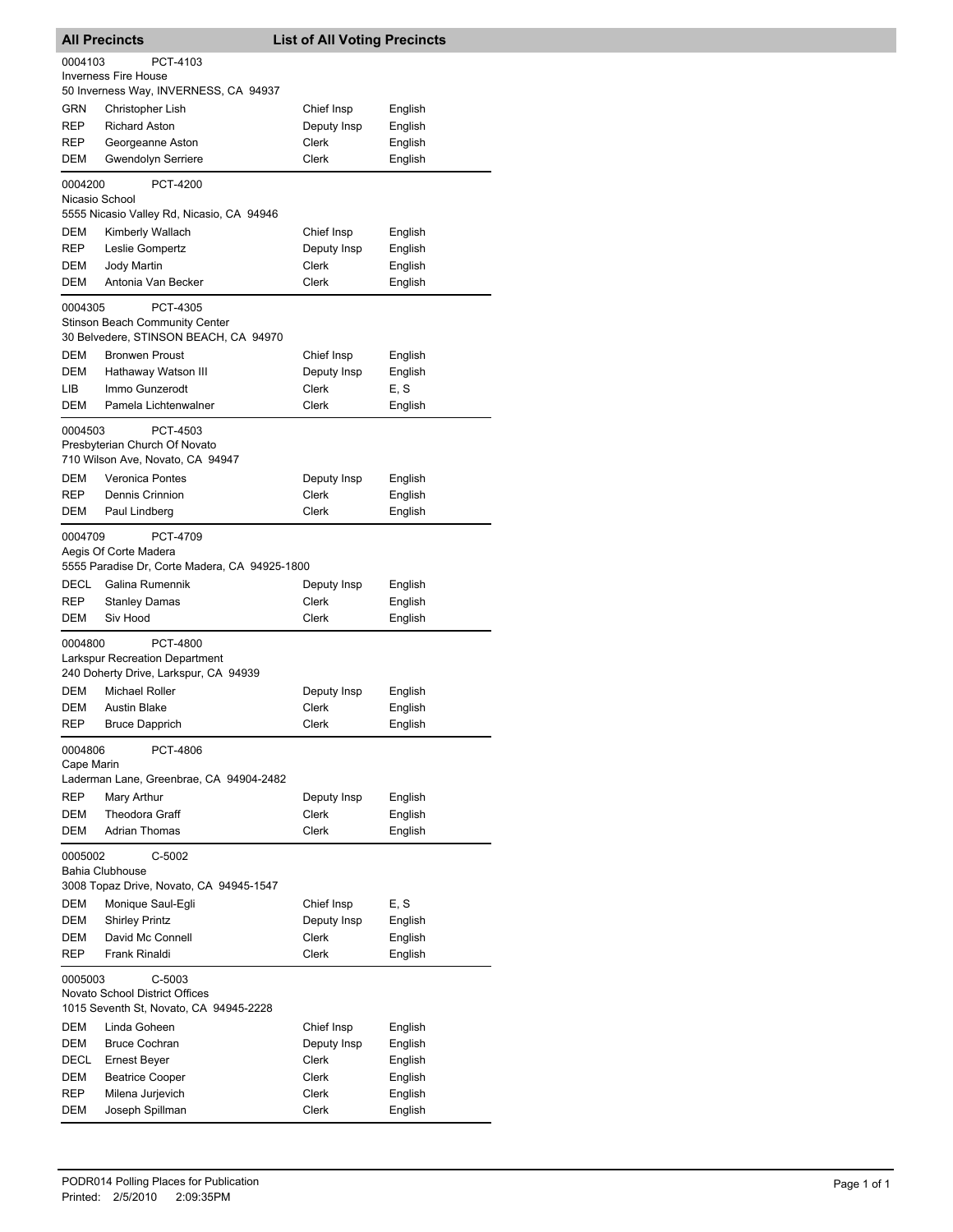|                                                                                            | <b>All Precincts</b>                                                                | <b>List of All Voting Precincts</b> |                    |  |
|--------------------------------------------------------------------------------------------|-------------------------------------------------------------------------------------|-------------------------------------|--------------------|--|
| 0005004<br>C-5004<br>Novato Library                                                        |                                                                                     |                                     |                    |  |
| <b>DECL</b>                                                                                | 1720 Novato Blvd, Novato, CA 94947-3049<br>James Clinton Waltermire                 | Chief Insp                          | English            |  |
| DEM                                                                                        | Michele Keller-Sheehan                                                              | Deputy Insp                         | E, S               |  |
| REP                                                                                        | Gretchen Jackson                                                                    | Clerk                               | English            |  |
| DEM                                                                                        | Sharon Mc Closkey                                                                   | Clerk                               | English            |  |
| 0005005                                                                                    | $C-5005$<br>Tamalpais Creek Retirement Home                                         |                                     |                    |  |
|                                                                                            | 853 Tamalpais Ave, NOVATO, CA 94947                                                 |                                     |                    |  |
| DECL                                                                                       | Margaret Stein                                                                      | Chief Insp                          | English            |  |
| DEM                                                                                        | <b>Charlotte Lewis</b>                                                              | Deputy Insp                         | English            |  |
| <b>DEM</b>                                                                                 | Joyce Lloyd                                                                         | Clerk                               | English            |  |
| DEM                                                                                        | Kathryn Sibbald                                                                     | Clerk                               | English            |  |
| 0005006<br>$C-5006$<br><b>Hill Community Room</b><br>1560 Hill Road, Novato, CA 94947-4002 |                                                                                     |                                     |                    |  |
| DEM                                                                                        | Brian Woodson                                                                       | Chief Insp                          | English            |  |
| DEM                                                                                        | Patricia Rinere                                                                     | Deputy Insp                         | English            |  |
| DEM                                                                                        | Mary Bicknell                                                                       | <b>Clerk</b>                        | E, S               |  |
| DEM                                                                                        | Rose Stewart                                                                        | Clerk                               | English            |  |
| C-5007<br>0005007<br>Lu Sutton School<br>1800 Center Rd, NOVATO, CA 94947                  |                                                                                     |                                     |                    |  |
| REP                                                                                        | David Reed                                                                          | Chief Insp                          | English            |  |
| DEM                                                                                        | Paula Hafling                                                                       | Deputy Insp                         | English            |  |
| REP                                                                                        | Michele Ellen Hague                                                                 | Clerk                               | English            |  |
| GRN                                                                                        | Marilyn Mc Connell                                                                  | Clerk                               | English            |  |
|                                                                                            | <b>Corey Semple</b>                                                                 | Clerk                               | English            |  |
| 0005008                                                                                    | C-5008<br>Novato Human Needs Center<br>1907 Novato Blvd, NOVATO, CA 94947           |                                     |                    |  |
| DEM                                                                                        | Jennifer Welsch                                                                     | Chief Insp                          | English            |  |
| DEM                                                                                        | Raymond Young                                                                       | Deputy Insp                         | English            |  |
| DEM                                                                                        | <b>Richard Abold</b>                                                                | Clerk                               | English            |  |
| DECL                                                                                       | Judith Ahuja                                                                        | Clerk                               | E, S               |  |
| REP                                                                                        | Carlos Martinez                                                                     | Clerk                               | English            |  |
| 0005009                                                                                    | $C-5009$<br>All Saints Lutheran Church                                              |                                     |                    |  |
|                                                                                            | 2 San Marin Dr, Novato, CA 94945-1118                                               |                                     |                    |  |
| DEM                                                                                        | <b>Michael Patrick</b>                                                              | Chief Insp                          | E, S               |  |
| REP                                                                                        | <b>Margaret Mueller</b>                                                             | Deputy Insp                         | English            |  |
| REP<br>DEM                                                                                 | Joyce Lenaburg<br><b>Christine Mahaffy</b>                                          | Clerk<br>Clerk                      | English<br>English |  |
| 0005010                                                                                    | $C-5010$<br>Seventh Day Adventist Church<br>495 San Marin Dr, Novato, CA 94945-1335 |                                     |                    |  |
| DEM                                                                                        | Robert Levin                                                                        | Chief Insp                          | English            |  |
| REP                                                                                        | Victor Aguila                                                                       | Deputy Insp                         | E, S               |  |
| REP                                                                                        | Eric Bergquist                                                                      | Clerk                               | English            |  |
| DEM                                                                                        | Linda Carol Knanishu                                                                | Clerk                               | English            |  |
| 0005011                                                                                    | $C-5011$<br>United Methodist Church<br>1473 South Novato Blvd, NOVATO, CA 94947     |                                     |                    |  |
| DEM                                                                                        | Alana Dubost                                                                        | Chief Insp                          | English            |  |
| REP                                                                                        | Karen Illich                                                                        | Deputy Insp                         | English            |  |
| REP                                                                                        | Margaret Binggeli                                                                   | Clerk                               | English            |  |
| DEM                                                                                        | Carolyn Mc Namara                                                                   | Clerk                               | English            |  |
| DEM                                                                                        | Mary Rothe                                                                          | Clerk                               | English            |  |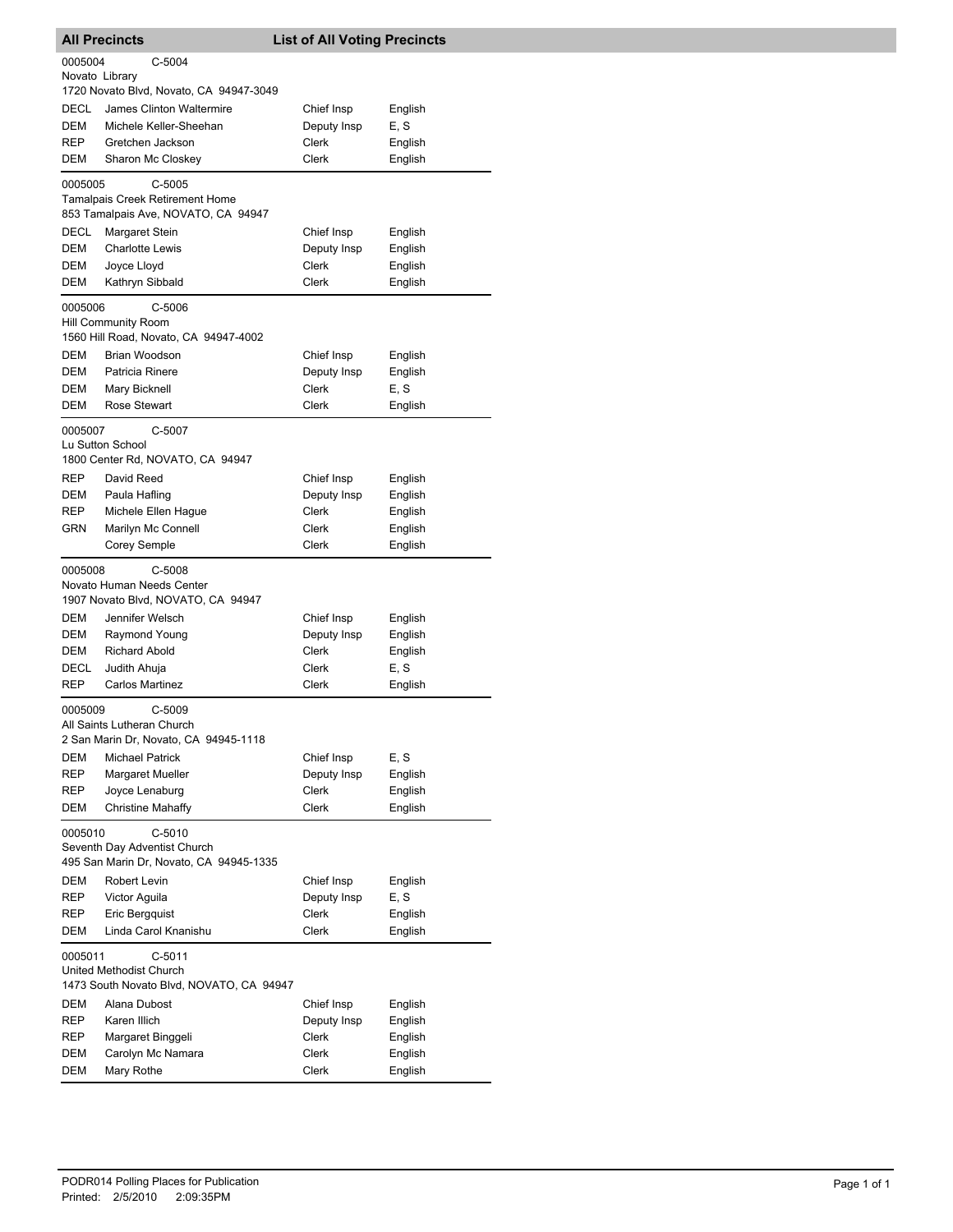| <b>List of All Voting Precincts</b><br><b>All Precincts</b>                              |                                                                                                          |                       |                    |  |
|------------------------------------------------------------------------------------------|----------------------------------------------------------------------------------------------------------|-----------------------|--------------------|--|
| 0005013<br>$C-5013$                                                                      |                                                                                                          |                       |                    |  |
|                                                                                          | Marin Valley Mobile Country Club<br>100 Marin Valley Dr, NOVATO, CA 94949                                |                       |                    |  |
| REP                                                                                      | <b>Everett Farey</b>                                                                                     | Chief Insp            | English            |  |
| REP                                                                                      | Barbara Morrisey                                                                                         | Deputy Insp           | English            |  |
| <b>DEM</b>                                                                               | Juanita Reynolds                                                                                         | Clerk                 | English            |  |
| DEM                                                                                      | Beverly Wood                                                                                             | <b>Clerk</b>          | English            |  |
| 0005014                                                                                  | $C-5014$<br>United Methodist Church<br>1473 South Novato Blvd, NOVATO, CA 94947                          |                       |                    |  |
| DEM                                                                                      | Yvonne Learned                                                                                           | Deputy Insp           | English            |  |
| DEM                                                                                      | Joseph Correia                                                                                           | Clerk                 | E, S               |  |
| REP                                                                                      | Dolores Meaney                                                                                           | Clerk                 | English            |  |
| REP                                                                                      | Diane Serdengecti                                                                                        | Clerk                 | English            |  |
| 0005015                                                                                  | $C-5015$<br>San Jose Middle School<br>1000 Sunset Pkwy, Novato, CA 94949                                 |                       |                    |  |
| <b>REP</b>                                                                               | <b>Thomas Brawley</b>                                                                                    | Chief Insp            | English            |  |
| <b>DEM</b>                                                                               | Jean Harris                                                                                              | Deputy Insp           | English            |  |
|                                                                                          | Gabrielle Haggett-Molina                                                                                 | Clerk                 | English            |  |
| REP<br>REP                                                                               | Margaret Kidder<br>Pius Zuger                                                                            | Clerk<br>Clerk        | English<br>English |  |
|                                                                                          |                                                                                                          |                       |                    |  |
| 0005016                                                                                  | $C-5016$<br>Novato Oaks Inn<br>215 Alameda Del Prado, Novato, CA 94949-6657                              |                       |                    |  |
| DEM                                                                                      | E Oscar Chambers                                                                                         | Chief Insp            | English            |  |
| <b>REP</b>                                                                               | Joan Chambers                                                                                            | Deputy Insp           | English            |  |
| <b>DEM</b>                                                                               | <b>Thomas Anderson</b>                                                                                   | <b>Clerk</b>          | English            |  |
| <b>DEM</b>                                                                               | Nancy Lund                                                                                               | Clerk                 | English            |  |
|                                                                                          | $C-5017$<br>0005017<br>No Marin Water District Ofc<br>Redwood Hwy & Rush Creek PI, Novato, CA 94945-2426 |                       |                    |  |
| DECL                                                                                     | Fred Fogh                                                                                                | Chief Insp            | English            |  |
| DEM                                                                                      | Lee Pogetto                                                                                              | Deputy Insp           | English            |  |
| DEM                                                                                      | Madeleine Andrea Jensen                                                                                  | Clerk                 | English            |  |
| DECL                                                                                     | <b>Billy Moor</b>                                                                                        | Clerk                 | English            |  |
| $C-5018$<br>0005018<br>Novato Fire Station #3<br>65 San Ramon Way, Novato, CA 94945-1638 |                                                                                                          |                       |                    |  |
| DEM                                                                                      | Joyce Currell                                                                                            | Chief Insp            | English            |  |
| DEM                                                                                      | George Minor                                                                                             | Deputy Insp           | English            |  |
| REP                                                                                      | Frances Beretta                                                                                          | Clerk                 | English            |  |
| DEM<br><b>REP</b>                                                                        | Mahmoud Gozashti<br><b>Sharon Hess</b>                                                                   | Clerk<br><b>Clerk</b> | E, S<br>English    |  |
| 0005019                                                                                  | C-5019<br>Los Robles Mobile Home Park<br>100 Roblar Dr, Novato, CA 94949-6133                            |                       |                    |  |
| REP                                                                                      | Iva Conrad                                                                                               | Chief Insp            | English            |  |
| REP                                                                                      | Dorothy Mc Nutt                                                                                          | Deputy Insp           | English            |  |
| DECL                                                                                     | Carol Bolter                                                                                             | Clerk                 | English            |  |
| REP                                                                                      | <b>Elfriede Werth</b>                                                                                    | <b>Clerk</b>          | English            |  |
| REP                                                                                      | E Joan Whitcomb                                                                                          | Clerk                 | English            |  |
| 0005020                                                                                  | $C-5020$<br>Hamilton Arts Center<br>500 Palm Dr, Novato, CA 94949-5004                                   |                       |                    |  |
| <b>REP</b>                                                                               | Donald Violin                                                                                            | Chief Insp            | English            |  |
| DECL                                                                                     | <b>Christine Rice</b>                                                                                    | Deputy Insp           | English            |  |
| DEM                                                                                      | James Rolka                                                                                              | Clerk                 | English            |  |
| DEM<br>REP                                                                               | Nancy Takahashi<br>Arvo Toukonen                                                                         | Clerk<br>Clerk        | English<br>English |  |
|                                                                                          |                                                                                                          |                       |                    |  |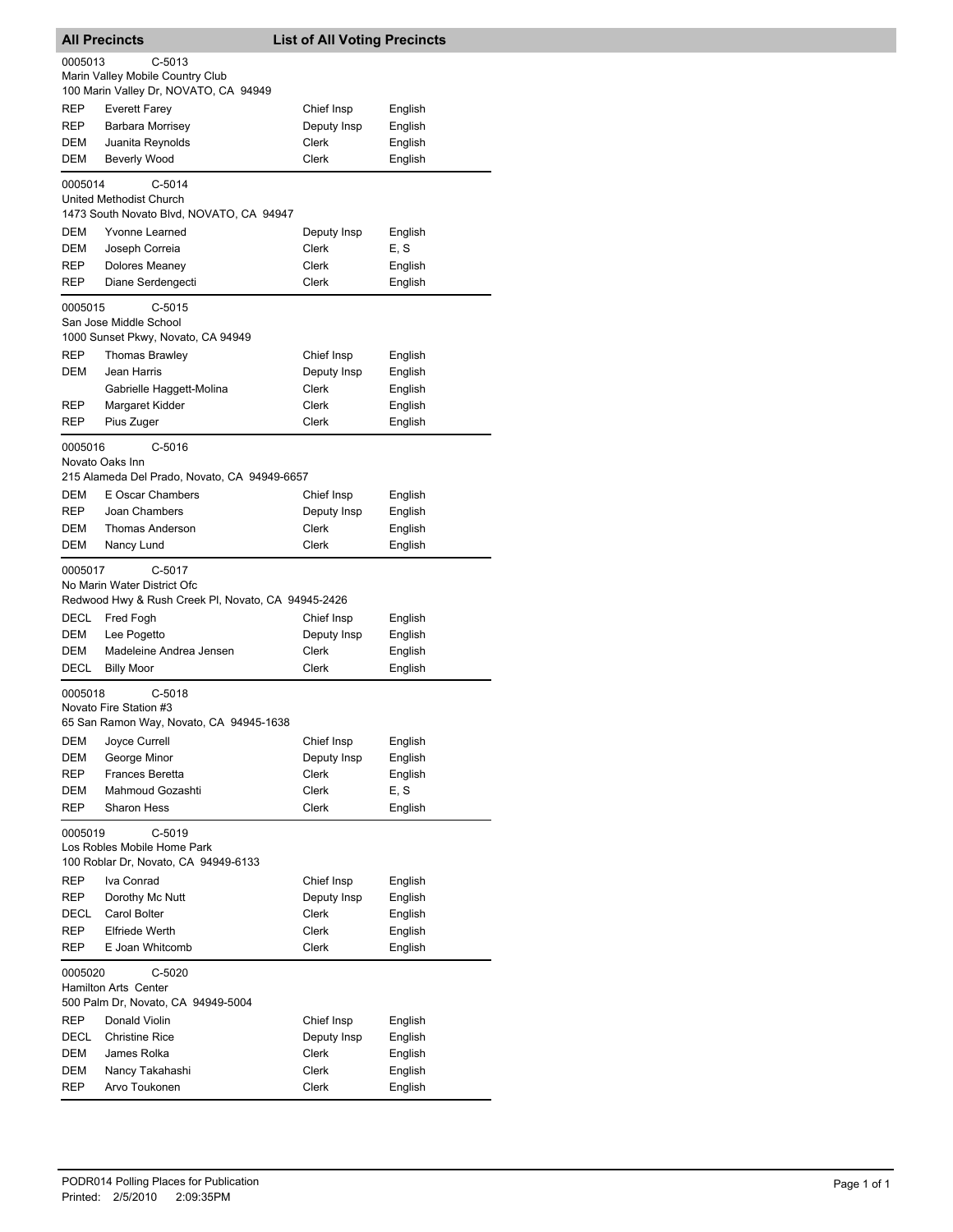| <b>All Precincts</b>                                                                                |                                                                                            | <b>List of All Voting Precincts</b> |         |  |
|-----------------------------------------------------------------------------------------------------|--------------------------------------------------------------------------------------------|-------------------------------------|---------|--|
| 0005022                                                                                             | C-5022                                                                                     |                                     |         |  |
|                                                                                                     | Presbyterian Church Of Novato                                                              |                                     |         |  |
| DEM                                                                                                 | 710 Wilson Ave, Novato, CA 94947<br><b>Connie Fischer</b>                                  |                                     | English |  |
| REP                                                                                                 | <b>Stephany Burton</b>                                                                     | Deputy Insp<br>Clerk                | English |  |
| DECL                                                                                                | Evelyn Mattson                                                                             | Clerk                               | English |  |
| DEM                                                                                                 | <b>Robert Semple</b>                                                                       | <b>Clerk</b>                        | English |  |
| 0005025                                                                                             | $C-5025$                                                                                   |                                     |         |  |
|                                                                                                     | <b>Bel Marin Community Center</b><br>4 Montego Key, Novato, CA 94949-5301                  |                                     |         |  |
| DEM                                                                                                 | James Hollingshead                                                                         | Chief Insp                          | English |  |
| DEM                                                                                                 | Craig Flechsig                                                                             | Deputy Insp                         | English |  |
| REP                                                                                                 | <b>Steven Dollison</b>                                                                     | Clerk                               | English |  |
| REP                                                                                                 | Jefferson Graves                                                                           | Clerk                               | English |  |
| DECL                                                                                                | Virginia Welsh                                                                             | Clerk                               | English |  |
| 0005026                                                                                             | $C-5026$<br>Novato Fire Station #2<br>450 Atherton Ave-corner Olive, Novato, CA 94945-3461 |                                     |         |  |
| DEM                                                                                                 | Jeffrey Zankel                                                                             | Chief Insp                          | English |  |
| DEM                                                                                                 | Carlota Cloney                                                                             | Deputy Insp                         | English |  |
| DEM                                                                                                 | Nancy Caramagno                                                                            | Clerk                               | English |  |
| REP                                                                                                 | Sallee Kiilerich                                                                           | Clerk                               | English |  |
| C-5027<br>0005027<br>Novato Fire Station #2<br>450 Atherton Ave-corner Olive, Novato, CA 94945-3461 |                                                                                            |                                     |         |  |
| DEM                                                                                                 | Karen Olson                                                                                | Deputy Insp                         | English |  |
| REP                                                                                                 | Carolyn Jacobs                                                                             | Clerk                               | English |  |
| REP                                                                                                 | Barbara Swift                                                                              | Clerk                               | English |  |
|                                                                                                     | PCT-5103<br>0005103<br>Olive School<br>629 Plum St-park Lot Off Olive, NOVATO, CA 94945    |                                     |         |  |
| DEM                                                                                                 | Brenda Gates-Monasch                                                                       | Chief Insp                          | English |  |
| GRN                                                                                                 | Cat Woods                                                                                  | Deputy Insp                         | English |  |
| DEM                                                                                                 | Janet Meyer                                                                                | Clerk                               | English |  |
| DEM                                                                                                 | Samantha Terada                                                                            | Clerk                               | English |  |
| PCT-5215<br>0005215<br>Ignacio Hills Apartments<br>431 Ignacio Blvd, Novato, CA 94949               |                                                                                            |                                     |         |  |
|                                                                                                     | <b>DEM</b> Bernard Meyers                                                                  | Chief Insp                          | English |  |
| DEM                                                                                                 | Theresa Fermanich                                                                          | Deputy Insp                         | English |  |
| DEM                                                                                                 | Will Bertram Carr                                                                          | Clerk                               | English |  |
| DEM                                                                                                 | Mary Jordan                                                                                | Clerk                               | English |  |
|                                                                                                     | <b>Brittany Mc Daniel</b>                                                                  | Clerk                               | E, S    |  |
| PCT-5216<br>0005216<br>Novato Fire Station #1<br>7025 Redwood Blvd, Novato, CA 94949                |                                                                                            |                                     |         |  |
| DECL                                                                                                | Dennis Sullivan                                                                            | Chief Insp                          | English |  |
| DEM                                                                                                 | <b>Bryan Garbutt</b>                                                                       | Deputy Insp                         | English |  |
| DEM                                                                                                 | C Dean Guthrie                                                                             | Clerk                               | English |  |
| REP                                                                                                 | Joan Sullivan                                                                              | Clerk                               | English |  |
| 0005225<br>PCT-5225<br>Munoz Residence<br>575 Fairway Dr, Novato, CA 94949                          |                                                                                            |                                     |         |  |
| DEM                                                                                                 | Alice Munoz                                                                                | Chief Insp                          | English |  |
| REP                                                                                                 | Lucille Douglas                                                                            | Deputy Insp                         | English |  |
| REP                                                                                                 | Jeanne Desmond                                                                             | Clerk                               | English |  |
| REP                                                                                                 | Bonnie Ryan                                                                                | Clerk                               | English |  |
| 0005301<br>PCT-5301<br>Ignacio Hills Apartments<br>431 Ignacio Blvd, Novato, CA 94949               |                                                                                            |                                     |         |  |
| REP                                                                                                 | Ruth Jankowski                                                                             | Deputy Insp                         | English |  |
| DEM                                                                                                 | Pamela Torres                                                                              | Clerk                               | English |  |
| DEM                                                                                                 | Van White                                                                                  | Clerk                               | English |  |